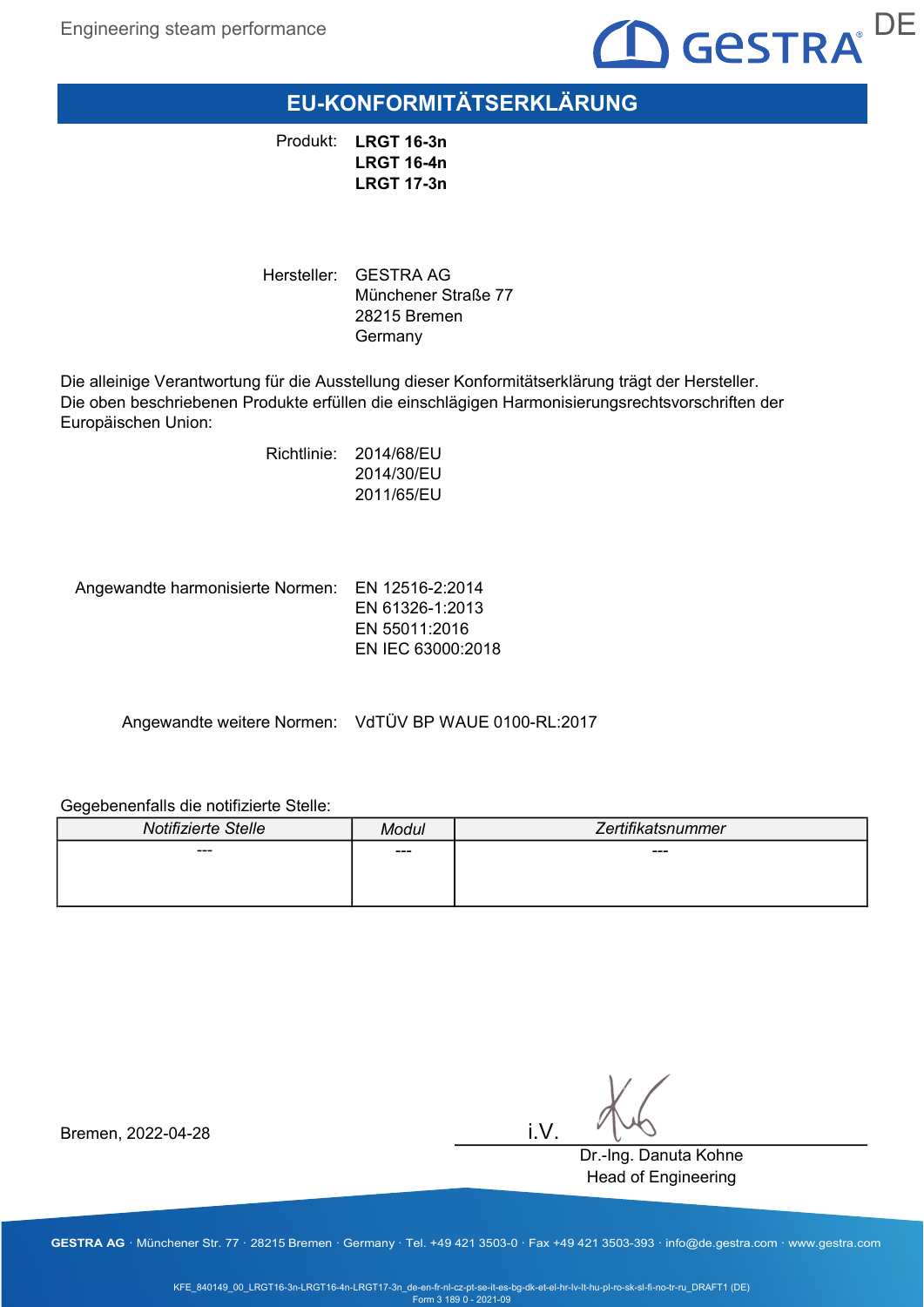

EU DECLARATION OF CONFORMITY

Product: LRGT 16-3n LRGT 16-4n LRGT 17-3n

Manufacturer: GESTRA AG Münchener Straße 77 28215 Bremen Germany

This declaration of conformity is issued under the sole responsibility of the manufacturer. The products of the declaration described above are in conformity with the relevant Union harmonisation legislation:

> Directive: 2014/68/EU 2014/30/EU 2011/65/EU

Applied harmonized standards: EN 12516-2:2014 EN 61326-1:2013 EN 55011:2016 EN IEC 63000:2018

Applied other standards: VdTÜV BP WAUE 0100-RL:2017

Where applicable, the notified body:

| <b>Notified Body</b> | <b>ndule</b> | Certificate No. |
|----------------------|--------------|-----------------|
| ---                  | ---          | $---$           |
|                      |              |                 |
|                      |              |                 |

Bremen, 2022-04-28

(original signature see page 1)

Dr.-Ing. Danuta Kohne Head of Engineering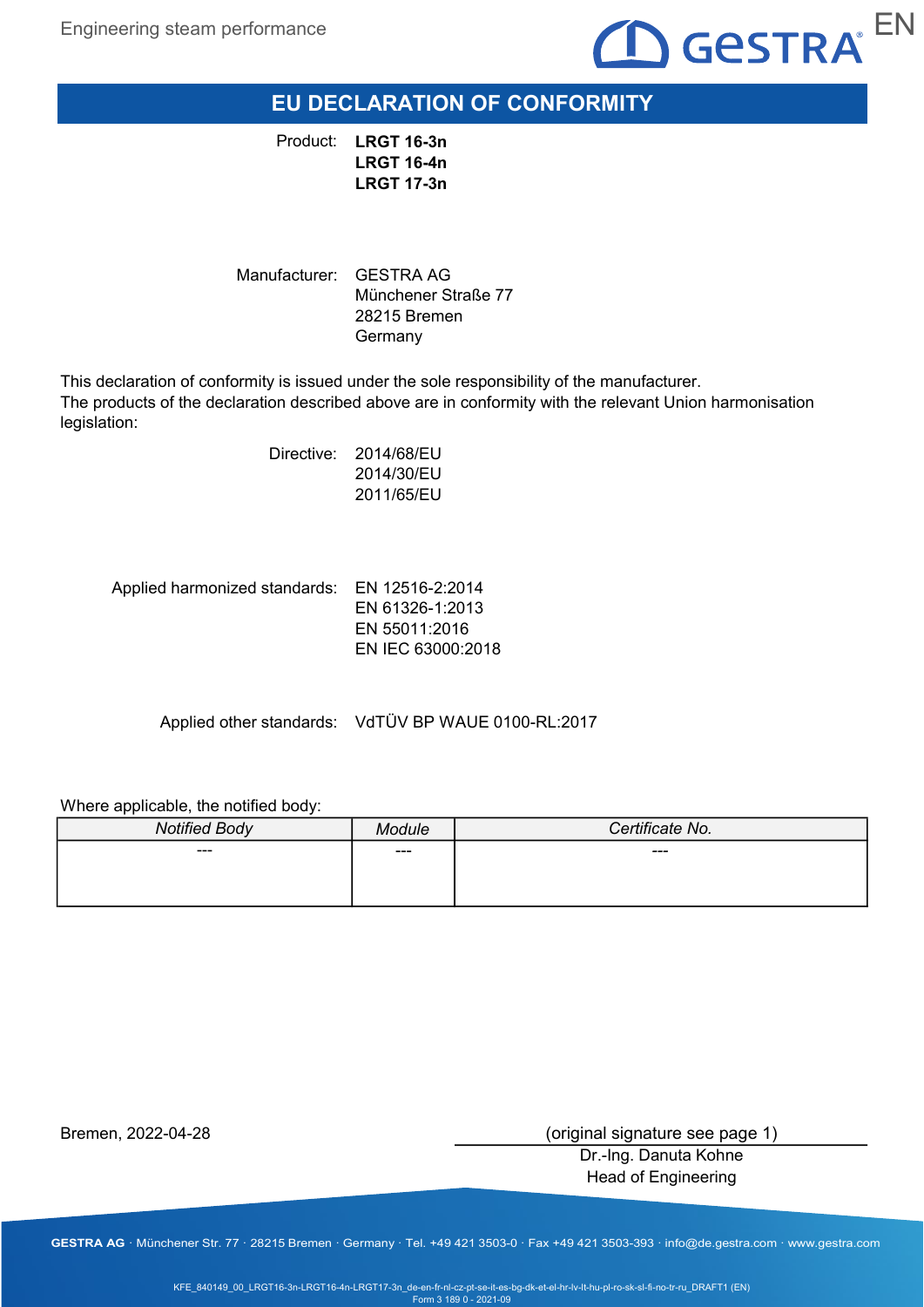

ЕС декларация за съответствие

Продукт: LRGT 16-3n LRGT 16-4n LRGT 17-3n

Производител: GESTRA AG Münchener Straße 77 28215 Bremen Germany

Производителят носи единствената отговорност за издаването на тази декларация за съответствие. Горепосочените продукти отговарят на съответните предписания за хармонизиране на Европейския съюз:

> Директива: 2014/68/EU 2014/30/EU 2011/65/EU

Приложени хармонизирани EN 12516-2:2014 стандарти: EN 61326-1:2013 EN 55011:2016 EN IEC 63000:2018

Други приложени стандарти: VdTÜV BP WAUE 0100-RL:2017

#### Ако е приложимо, нотифицираният орган:

| Нотифициран орган | Модул | Номер на сертификат |
|-------------------|-------|---------------------|
| ---               | ---   | ---                 |
|                   |       |                     |
|                   |       |                     |

Bremen, 2022-04-28

(Оригинален подпис виж страница 1)

Dr.-Ing. Danuta Kohne Head of Engineering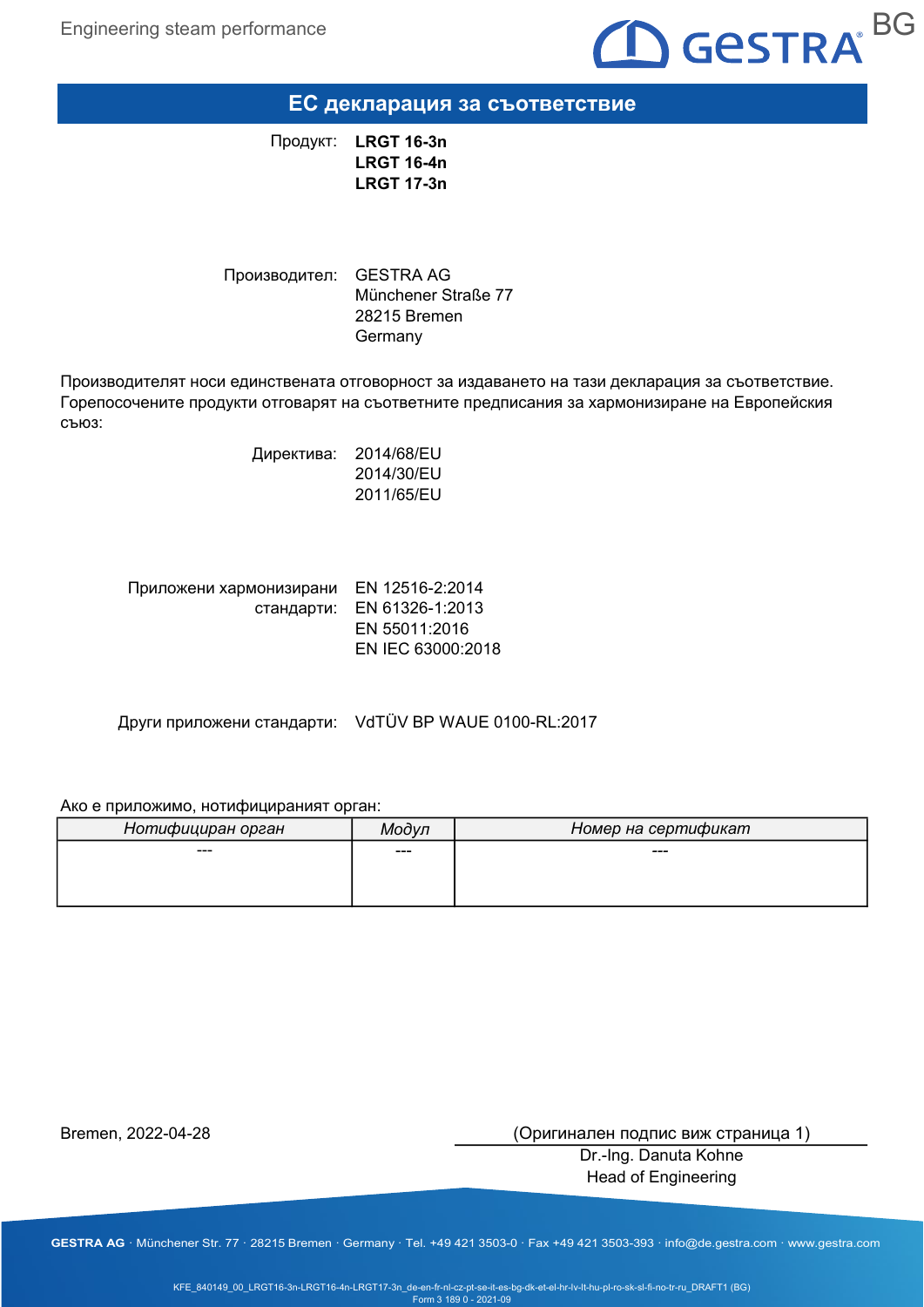

Declaración de conformidad de la UE

Producto: LRGT 16-3n LRGT 16-4n LRGT 17-3n

Fabricante: GESTRA AG Münchener Straße 77 28215 Bremen Germany

El fabricante asume toda la responsabilidad por la expedición de esta declaración de conformidad. Los productos descritos arriba cumplen la legislación pertinente sobre armonización de la Comunidad Europea:

> Directiva: 2014/68/EU 2014/30/EU 2011/65/EU

Normas armonizadas aplicadas: EN 12516-2:2014 EN 61326-1:2013 EN 55011:2016 EN IEC 63000:2018

Otras normas aplicadas: VdTÜV BP WAUE 0100-RL:2017

### Dado el caso, el organismo notificado:

| Organismo notificado | 4ódulo | N.º de certificado |
|----------------------|--------|--------------------|
| ---                  | $--$   | ---                |
|                      |        |                    |
|                      |        |                    |

Bremen, 2022-04-28

(Firma original, véase la página 1)

Dr.-Ing. Danuta Kohne Head of Engineering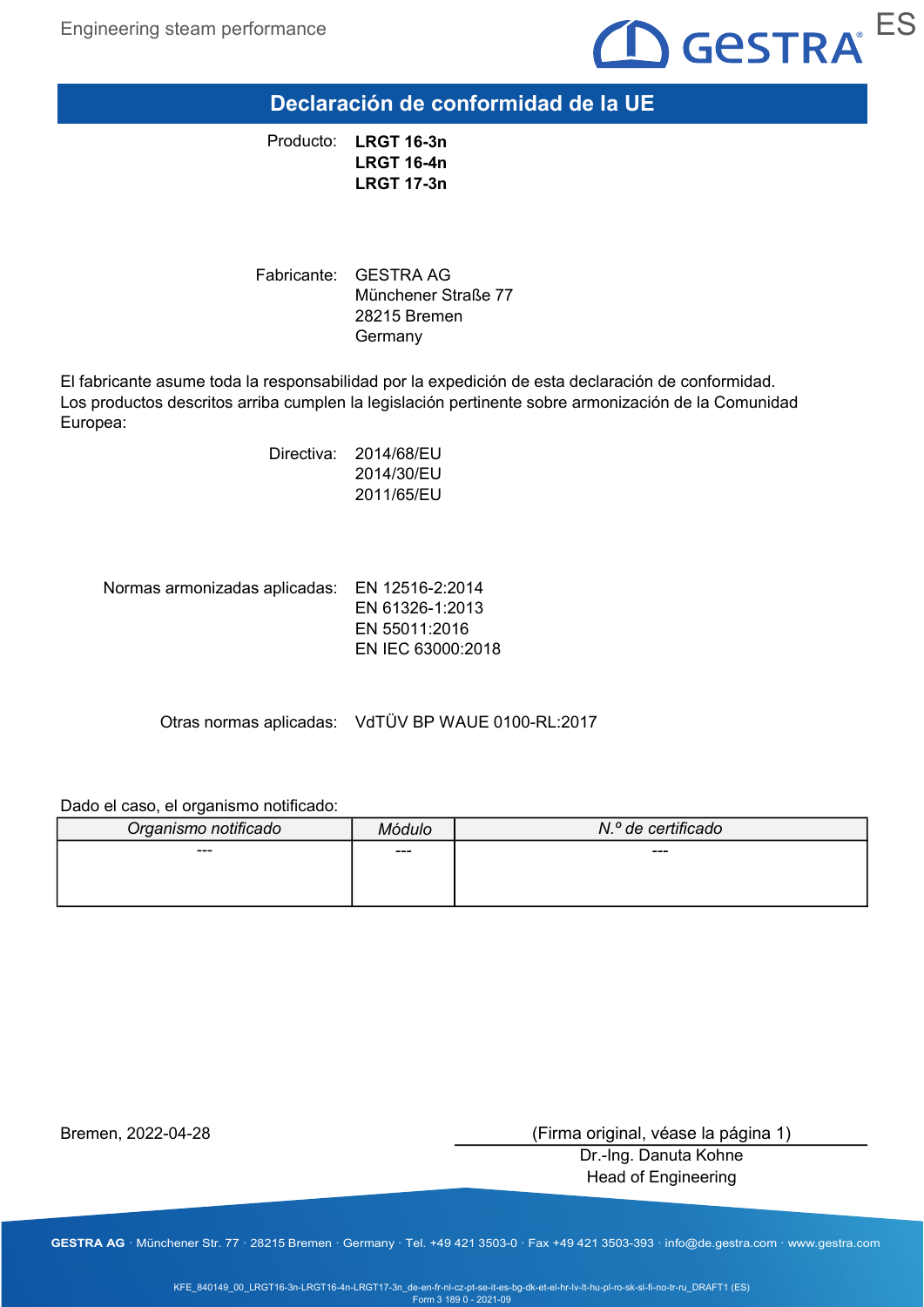

### EU Prohlášení o shodě

Výrobek: LRGT 16-3n LRGT 16-4n LRGT 17-3n

Výrobce: GESTRA AG Münchener Straße 77 28215 Bremen **Germany** 

Výhradní odpovědnost za vystavení tohoto Prohlášení o shodě nese výrobce. Výše popsané výrobky splňují příslušné harmonizační předpisy Evropské unie:

> Směrnice: 2014/68/EU 2014/30/EU 2011/65/EU

Použité harmonizované normy: EN 12516-2:2014 EN 61326-1:2013 EN 55011:2016 EN IEC 63000:2018

Další použité normy: VdTÜV BP WAUE 0100-RL:2017

### Případně oznámený subjekt:

| Oznámený subjekt | Modul | rtifil⁄át ă<br>— ייין הי |
|------------------|-------|--------------------------|
| ---              | ---   | $---$                    |
|                  |       |                          |
|                  |       |                          |

Bremen, 2022-04-28

(Originální podpis viz strna 1)

Dr.-Ing. Danuta Kohne Head of Engineering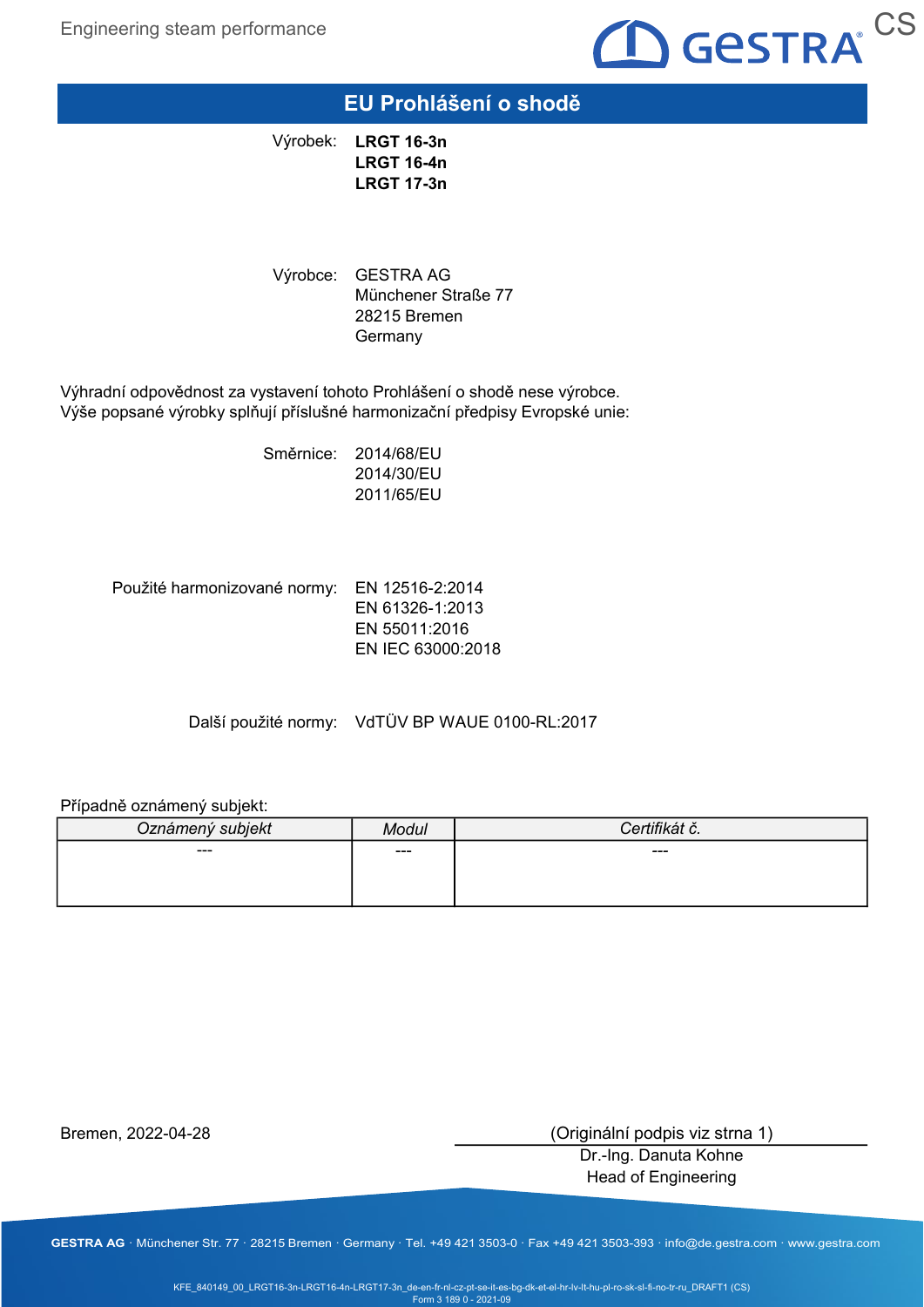

EF-overensstemmelseserklæring

Produkt: LRGT 16-3n LRGT 16-4n LRGT 17-3n

Fabrikant: GESTRA AG Münchener Straße 77 28215 Bremen Germany

Fabrikanten er eneansvarlig for udstedelsen af overensstemmelseserklæringen. De ovenfor beskrevne produkter overholder den relevante harmoniseringslovgivning i Den Europæiske Union:

> Direktiv: 2014/68/EU 2014/30/EU 2011/65/EU

Anvendte harmoniserede standarder: EN 12516-2:2014 EN 61326-1:2013 EN 55011:2016

Andre anvendte standarder: VdTÜV BP WAUE 0100-RL:2017

EN IEC 63000:2018

#### I givet fald det bemyndigede organ:

| Bemyndiget organ |     | Certifikat nr. |
|------------------|-----|----------------|
| ---              | --- | ---            |
|                  |     |                |
|                  |     |                |

Bremen, 2022-04-28

(Se side 1 mht. original underskrift)

Dr.-Ing. Danuta Kohne Head of Engineering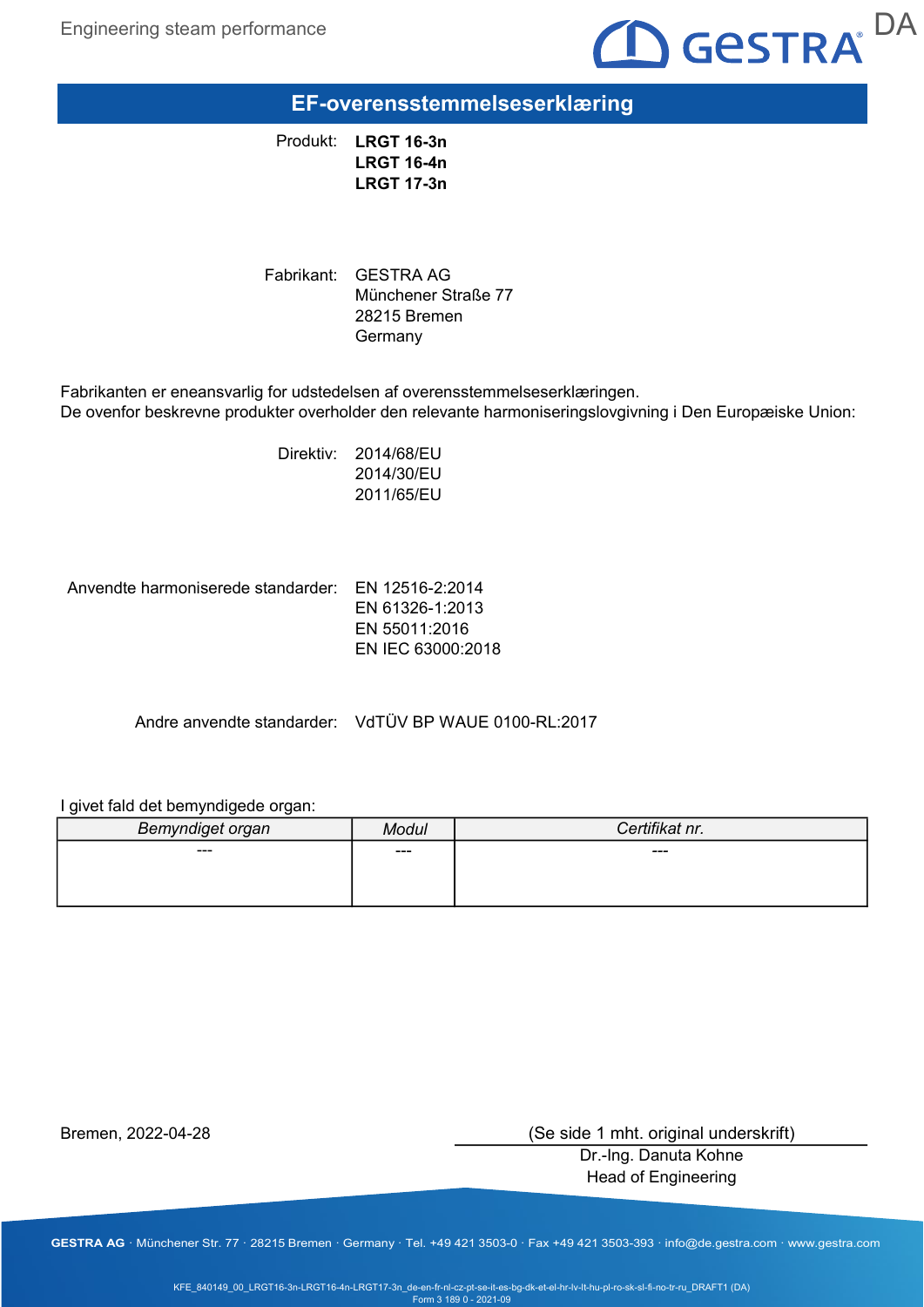

### ELi vastavusdeklaratsioon

Toode: LRGT 16-3n LRGT 16-4n LRGT 17-3n

Tootja: GESTRA AG Münchener Straße 77 28215 Bremen **Germany** 

Tootjal lasub käesoleva vastavusdeklaratsiooni väljaandmise eest ainuvastutus. Eespool kirjeldatud tooted täidavad Euroopa Liidu asjaomaseid ühtlustusnõudeid:

> Direktiiv: 2014/68/EU 2014/30/EU 2011/65/EU

Kohaldatud ühtlustatud standardid: EN 12516-2:2014

EN 61326-1:2013 EN 55011:2016 EN IEC 63000:2018

Muud kohaldatud standardid: VdTÜV BP WAUE 0100-RL:2017

### Vajaduse korral teavitatud asutus:

| Teavitatud asutus | Moodul | Sertifikaadi nr |
|-------------------|--------|-----------------|
| ---               | ---    | ---             |
|                   |        |                 |
|                   |        |                 |

Bremen, 2022-04-28

(Allkirja originaali vaadake lk 1)

Dr.-Ing. Danuta Kohne Head of Engineering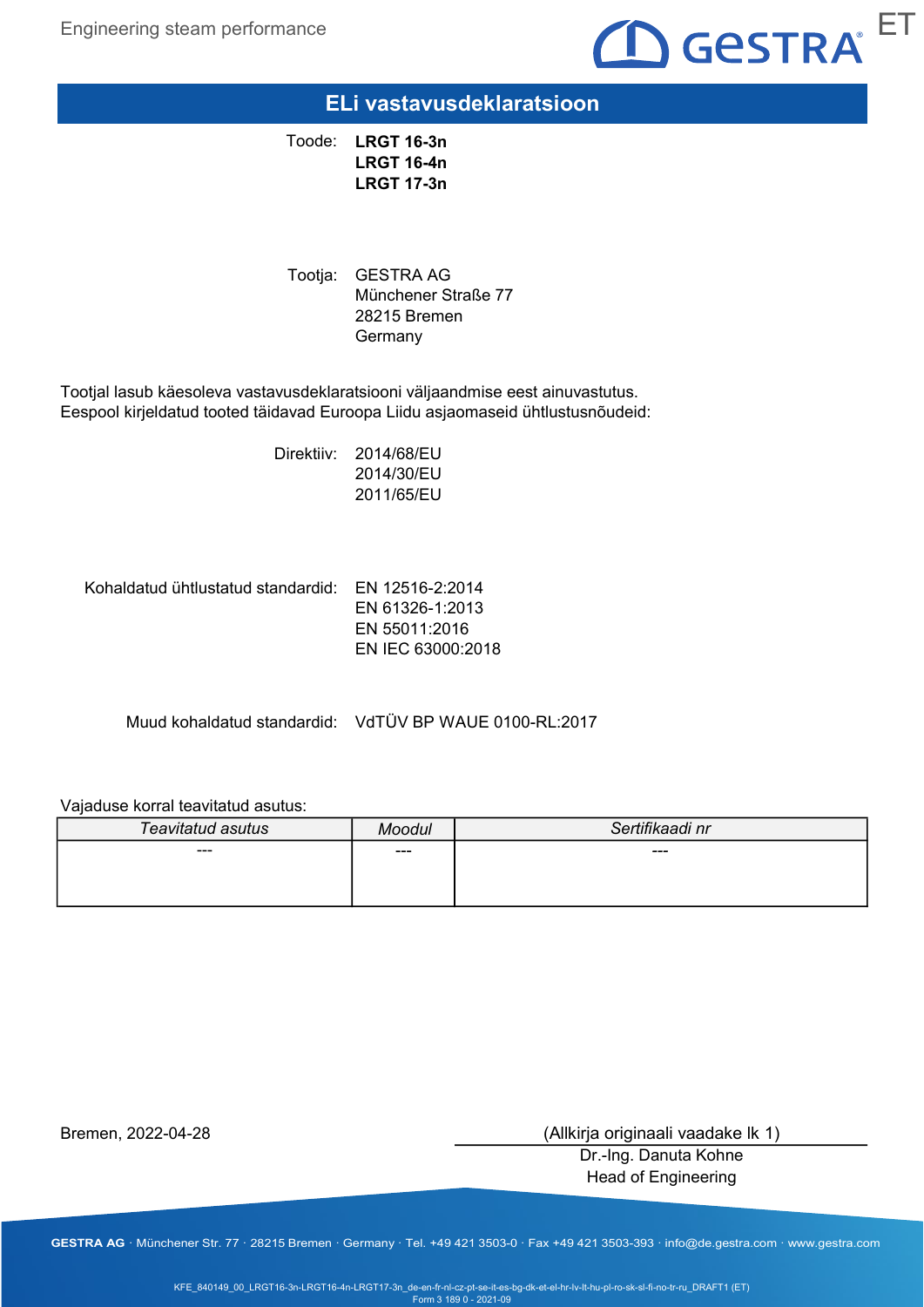

# Δήλωση συμμόρφωσης ΕΕ

Προϊόν: LRGT 16-3n LRGT 16-4n LRGT 17-3n

Κατασκευαστής: GESTRA AG Münchener Straße 77 28215 Bremen Germany

Η αποκλειστική ευθύνη για την έκδοση αυτής της δήλωσης συμμόρφωσης βαρύνει τον κατασκευαστή. Τα προϊόντα που αναφέρονται παραπάνω πληρούν τη σχετική νομοθεσία εναρμόνισης της Ευρωπαϊκής Ένωσης:

> Οδηγία: 2014/68/EU 2014/30/EU 2011/65/EU

Εφαρμοζόμενα εναρμονισμένα EN 12516-2:2014 πρότυπα: EN 61326-1:2013 EN 55011:2016 EN IEC 63000:2018

Εφαρμοζόμενα περαιτέρω πρότυπα: VdTÜV BP WAUE 0100-RL:2017

### Ενδεχομένως η κοινοποιημένη υπηρεσία:

| Κοινοποιημένος φορέας | Μονάδα | Αρ. Πιστοποιητικού |
|-----------------------|--------|--------------------|
| $- - -$               | ---    | ---                |
|                       |        |                    |
|                       |        |                    |

Bremen, 2022-04-28

(Αυθεντική υπογραφή, δείτε σελίδα 1)

Dr.-Ing. Danuta Kohne Head of Engineering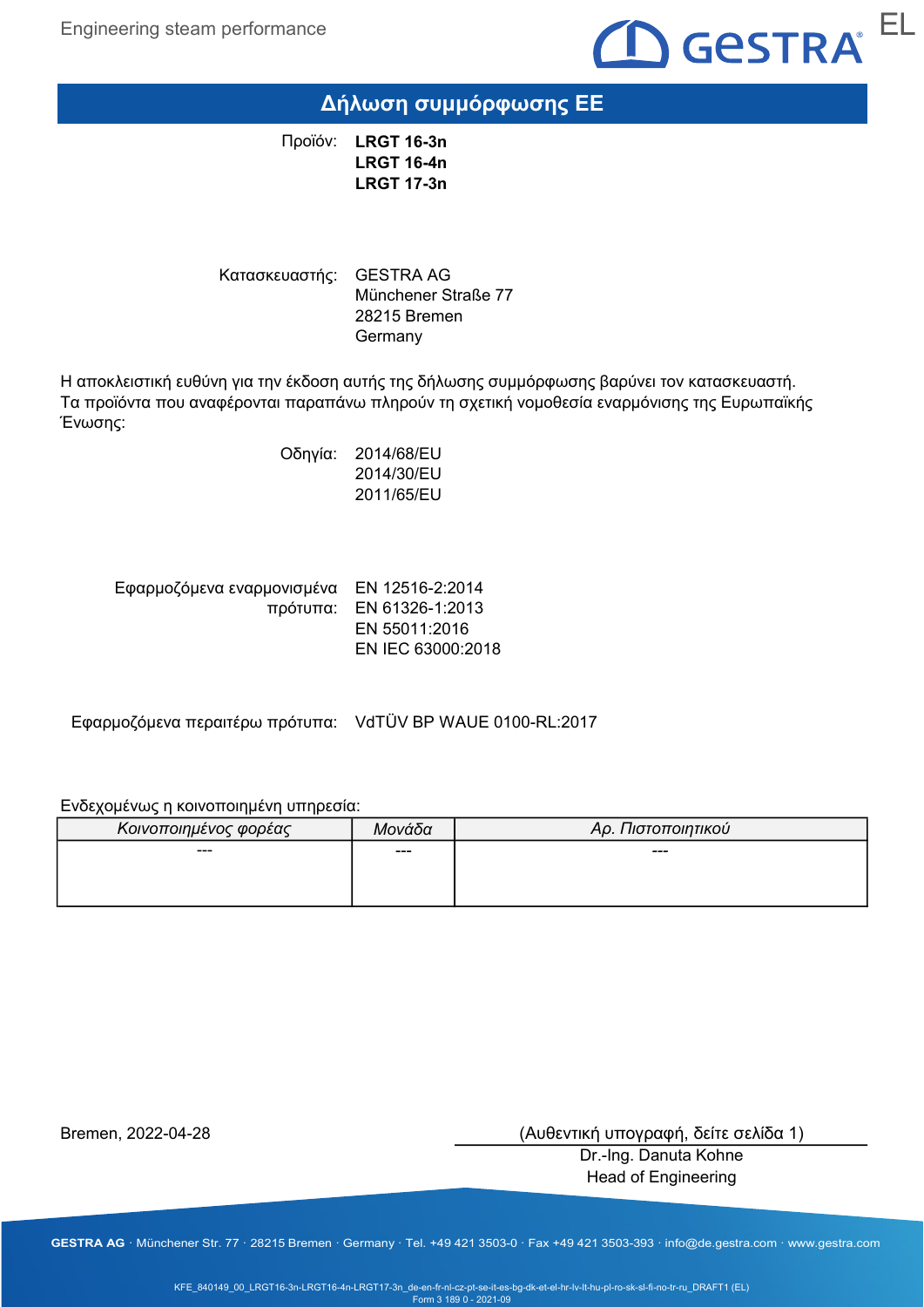

Déclaration de conformité UE

Produit : LRGT 16-3n LRGT 16-4n LRGT 17-3n

Fabricant : GESTRA AG Münchener Straße 77 28215 Bremen **Germany** 

Le fabricant est le seul responsable de la publication de la présente déclaration de conformité. Les produits mentionnés ci-dessus respectent les directives d'harmonisation en vigueur dans l'Union européenne :

> Directive 2014/68/EU 2014/30/EU 2011/65/EU

Normes harmonisées appliquées : EN 12516-2:2014 EN 61326-1:2013 EN 55011:2016 EN IEC 63000:2018

Autres normes appliquées : VdTÜV BP WAUE 0100-RL:2017

### Le cas échéant, l'organisme notifié:

| Organisme notifié | dule | Certificat n° |
|-------------------|------|---------------|
| ---               | ---  | ---           |
|                   |      |               |
|                   |      |               |

Bremen, 2022-04-28

(Signature originale, voir page 1)

Dr.-Ing. Danuta Kohne Head of Engineering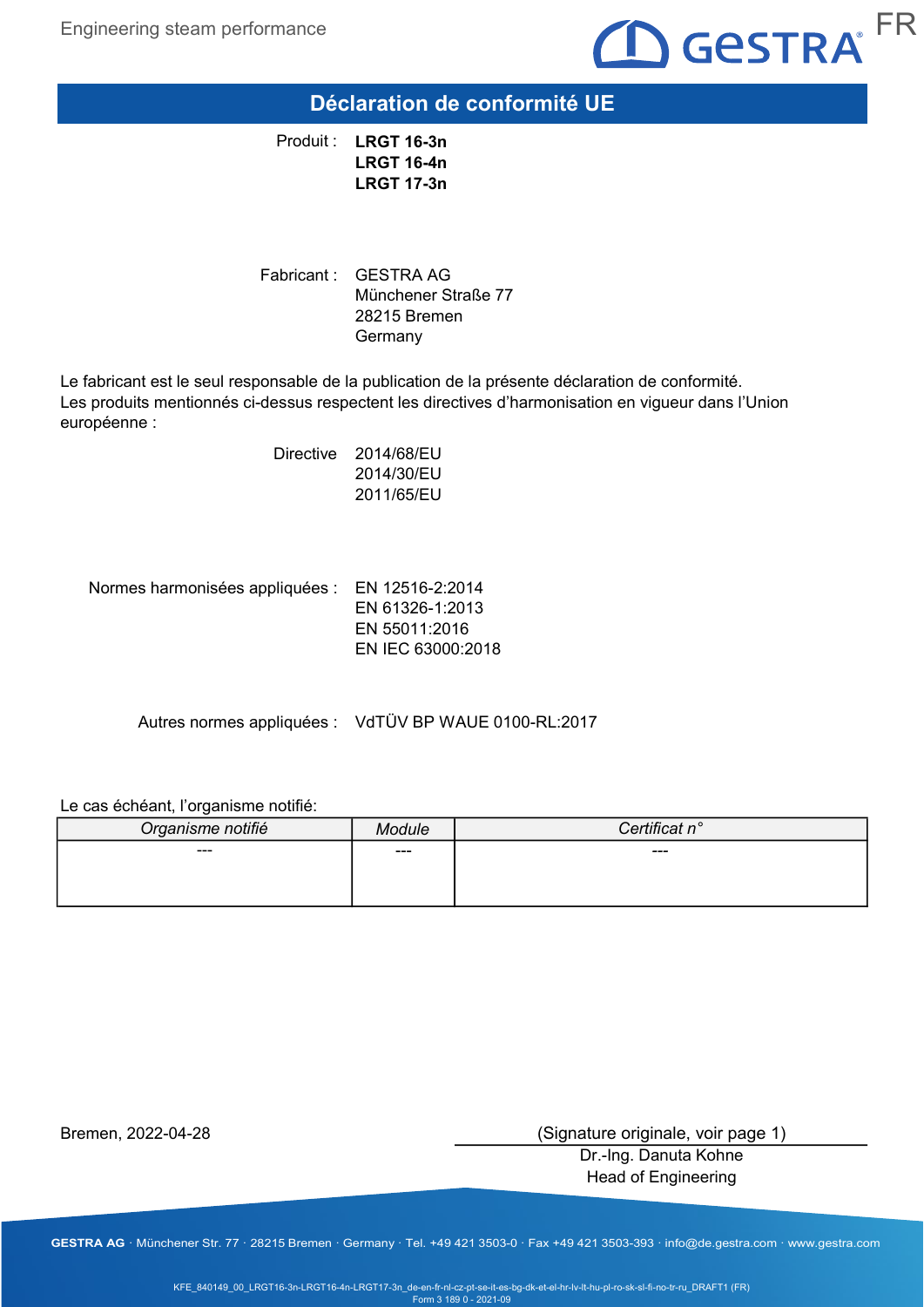

## EU izjava o sukladnosti

Proizvod: LRGT 16-3n LRGT 16-4n LRGT 17-3n

Proizvođač: GESTRA AG Münchener Straße 77 28215 Bremen **Germany** 

Isključivu odgovornost za izdavanje ove Izjave o sukladnosti snosi proizvođač. Prethodno navedeni proizvodi zadovoljavaju mjerodavne pravne propise o usklađivanju Europske unije:

> Direktiva: 2014/68/EU 2014/30/EU 2011/65/EU

Primijenjene usklađene norme: EN 12516-2:2014 EN 61326-1:2013 EN 55011:2016 EN IEC 63000:2018

Ostale primijenjene norme: VdTÜV BP WAUE 0100-RL:2017

### Po potrebi prijavljeno tijelo:

| Prijavljeno tijelo | Modul | Br. Certifikata |
|--------------------|-------|-----------------|
| ---                | ---   | ---             |
|                    |       |                 |
|                    |       |                 |

Bremen, 2022-04-28

(Originalni potpis, vidi stranicu 1)

Dr.-Ing. Danuta Kohne Head of Engineering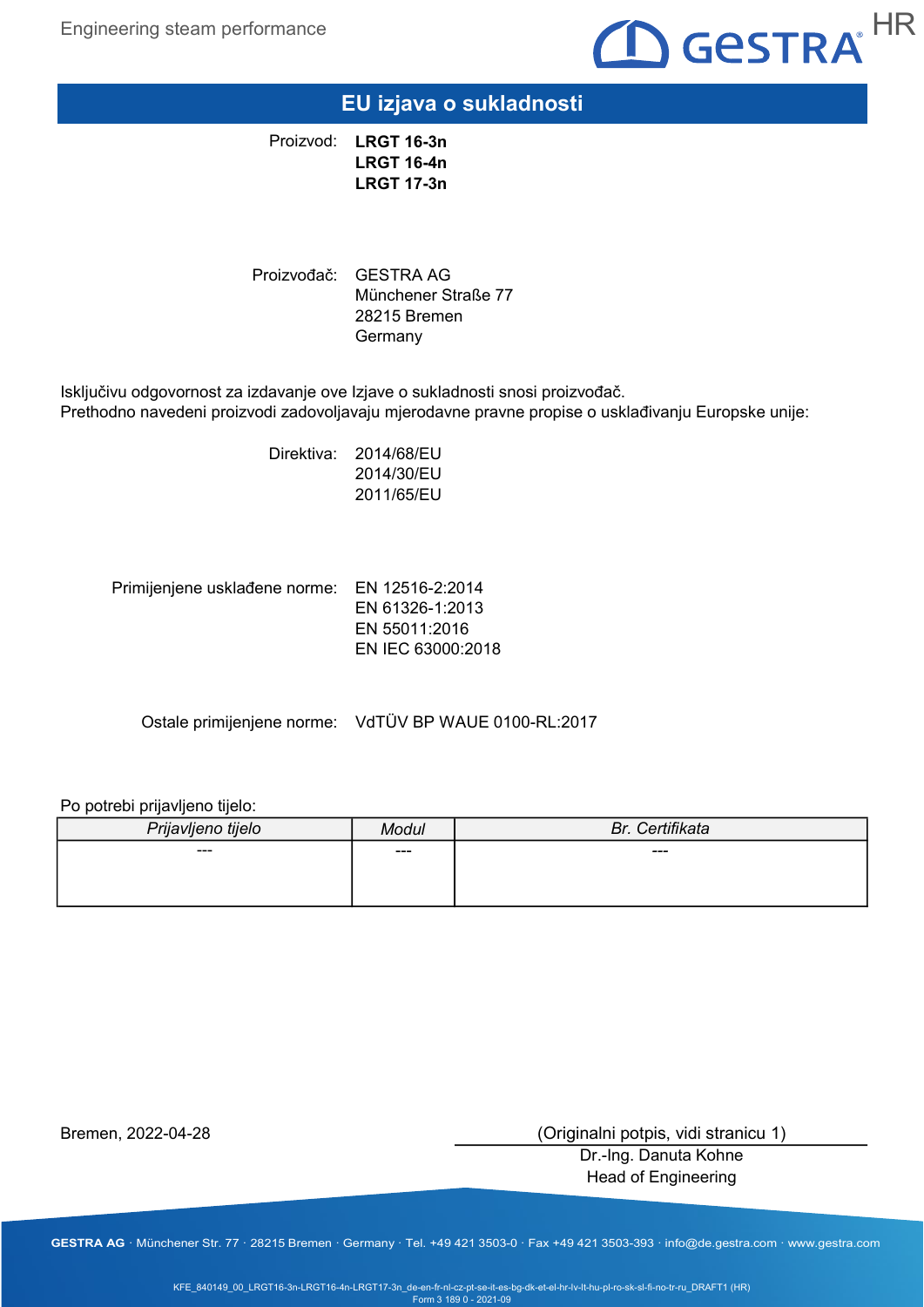

Dichiarazione di conformità UE

Prodotto: LRGT 16-3n LRGT 16-4n LRGT 17-3n

Fabbricante: GESTRA AG Münchener Straße 77 28215 Bremen **Germany** 

La presente dichiarazione di conformità è rilasciata sotto l'esclusiva responsabilità del fabbricante. I prodotti oggetto della dichiarazione di cui sopra sono conformi alla pertinente normativa di armonizzazione dell'UE:

> Direttiva: 2014/68/EU 2014/30/EU 2011/65/EU

Norme armonizzate applicate: EN 12516-2:2014 EN 61326-1:2013 EN 55011:2016 EN IEC 63000:2018

Altre norme applicate: VdTÜV BP WAUE 0100-RL:2017

Ove applicabile, organismo notificato:

| Organismo notificato | 1odulo | Certificato N. |
|----------------------|--------|----------------|
| ---                  | ---    | ---            |
|                      |        |                |
|                      |        |                |

Bremen, 2022-04-28

(Firma originale vedi pagina 1)

Dr.-Ing. Danuta Kohne Head of Engineering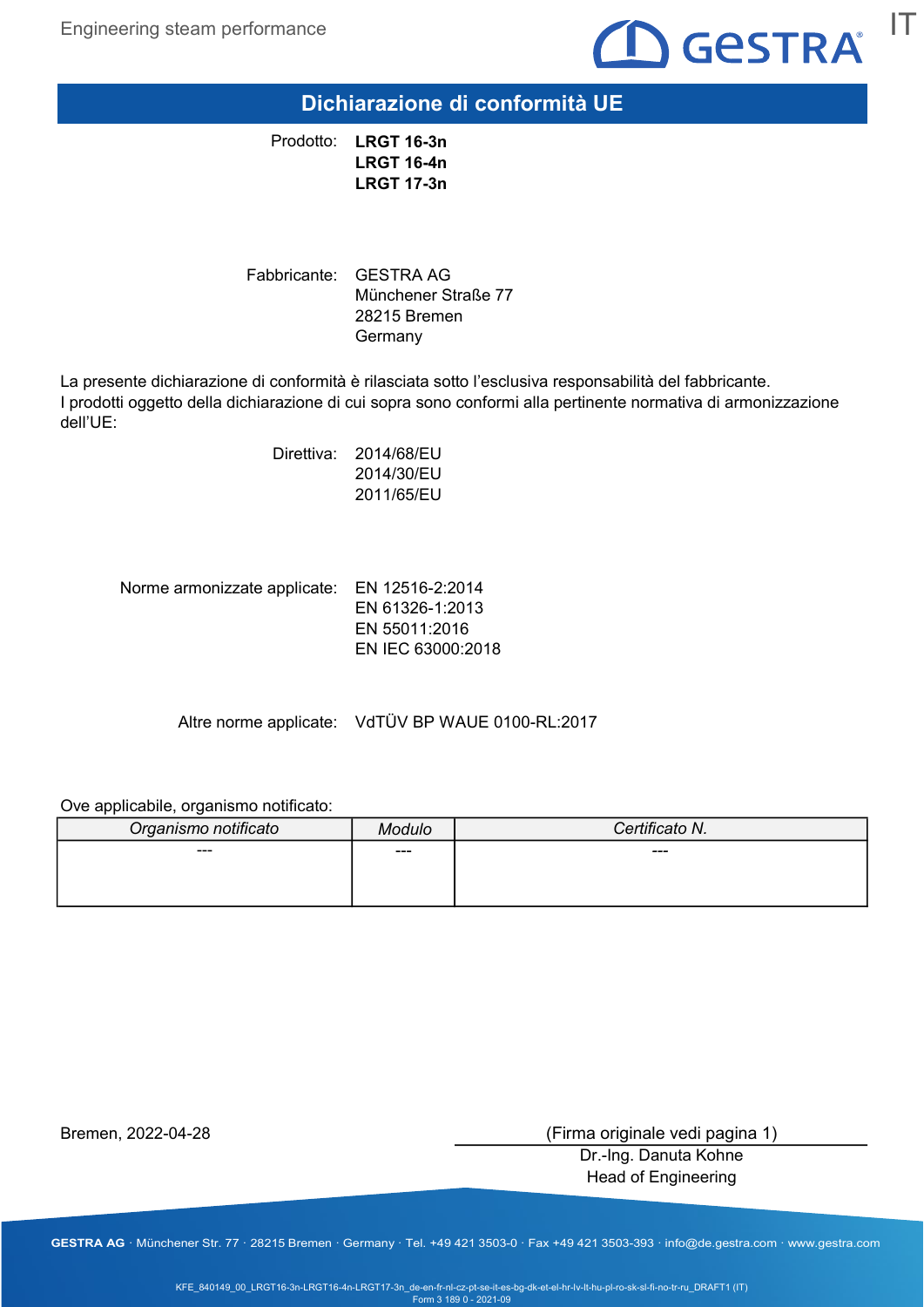Engineering steam performance



# ES atbilstības deklarācija

Izstrādājums: LRGT 16-3n LRGT 16-4n LRGT 17-3n

> Ražotājs: GESTRA AG Münchener Straße 77 28215 Bremen **Germany**

Šī atbilstības deklarācija ir izdota vienīgi uz ražotāja atbildību. Iepriekš minētie izstrādājumi izpilda attiecīgos Eiropas Savienības saskaņošanas tiesību aktus:

> Direktīva: 2014/68/EU 2014/30/EU 2011/65/EU

Piemērotie saskaņotie standarti: EN 12516-2:2014 EN 61326-1:2013 EN 55011:2016 EN IEC 63000:2018

Piemērotie papildu standarti: VdTÜV BP WAUE 0100-RL:2017

#### Ja attiecas, kompetentā iestāde:

| Pilnvarotā iestāde | <b>Modulis</b> | Sertifikāta Nr. |
|--------------------|----------------|-----------------|
| ---                | ---            | ---             |
|                    |                |                 |
|                    |                |                 |

Bremen, 2022-04-28

(Skatīt oriģinālo parakstu 1. lpp)

Dr.-Ing. Danuta Kohne Head of Engineering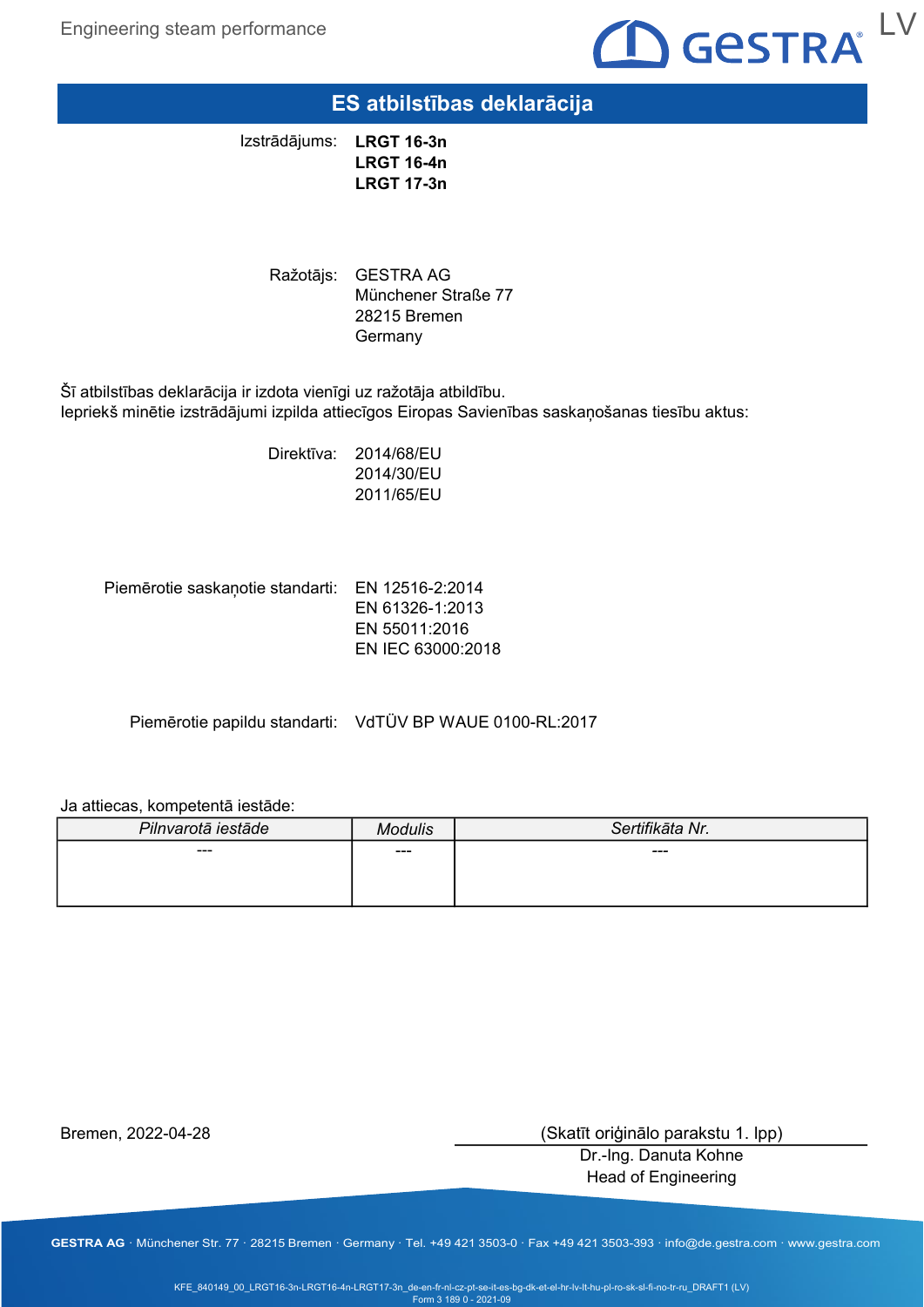

# ES atitikties deklaracija

Gaminys: LRGT 16-3n LRGT 16-4n LRGT 17-3n

Gamintojas: GESTRA AG Münchener Straße 77 28215 Bremen **Germany** 

Už šią atitikties deklaraciją atsakingas tik gamintojas. Pirmiau nurodyti gaminiai atitinka svarbius Europos Sąjungos derinimo teisės aktus:

> Direktyva: 2014/68/EU 2014/30/EU 2011/65/EU

Taikomi darnieji standartai: EN 12516-2:2014 EN 61326-1:2013 EN 55011:2016 EN IEC 63000:2018

Kiti taikomi standartai: VdTÜV BP WAUE 0100-RL:2017

#### Jei taikoma, notifikuotoji įstaiga:

| Notifikuotoji įstaiga | Modulis | Pažymėjimo Nr. |
|-----------------------|---------|----------------|
| ---                   | ---     | ---            |
|                       |         |                |
|                       |         |                |

Bremen, 2022-04-28

(Originalų parašą žr. 1 puslapyje)

Dr.-Ing. Danuta Kohne Head of Engineering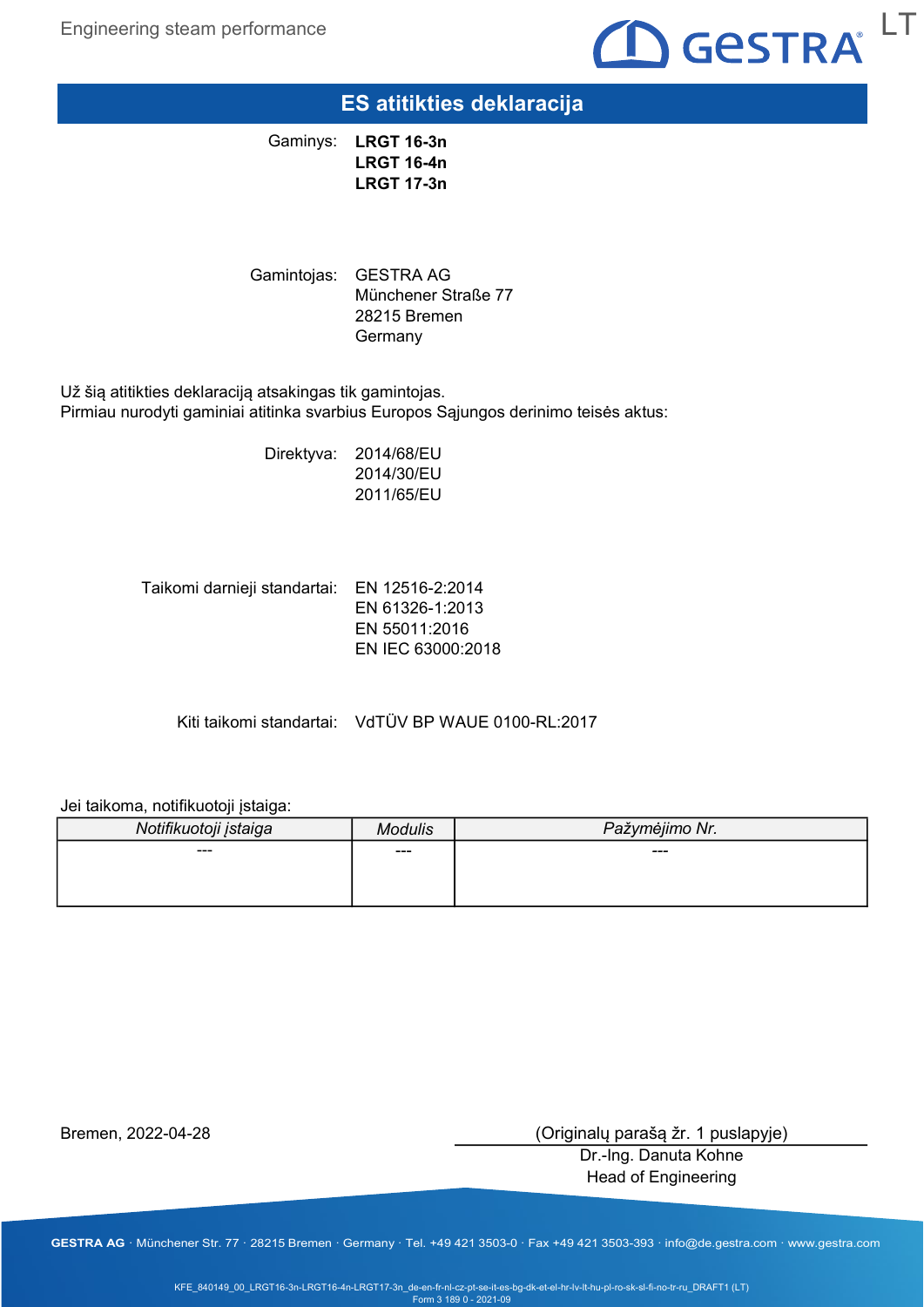

EU-megfelelőségi nyilatkozat

Termék: LRGT 16-3n LRGT 16-4n LRGT 17-3n

Gyártó: GESTRA AG Münchener Straße 77 28215 Bremen **Germany** 

A jelen megfelelőségi nyilatkozat kiállításáért a kizárólagos felelősséget a gyártó viseli. A fent leírt termékek teljesítik az Európai Unió alkalmazandó harmonizációs jogszabályainak előírásait:

> Irányelv: 2014/68/EU 2014/30/EU 2011/65/EU

Alkalmazott harmonizált szabványok: EN 12516-2:2014 EN 61326-1:2013 EN 55011:2016 EN IEC 63000:2018

Más alkalmazott szabványok: VdTÜV BP WAUE 0100-RL:2017

### Adott esetben a bejelentett szervezet:

| <b>Bejelentett szervezet</b> | Modul | Tanúsítvány száma |
|------------------------------|-------|-------------------|
| ---                          | ---   | ---               |
|                              |       |                   |
|                              |       |                   |

Bremen, 2022-04-28

(Az eredeti aláírást megtalálja az 1. oldalon)

Dr.-Ing. Danuta Kohne Head of Engineering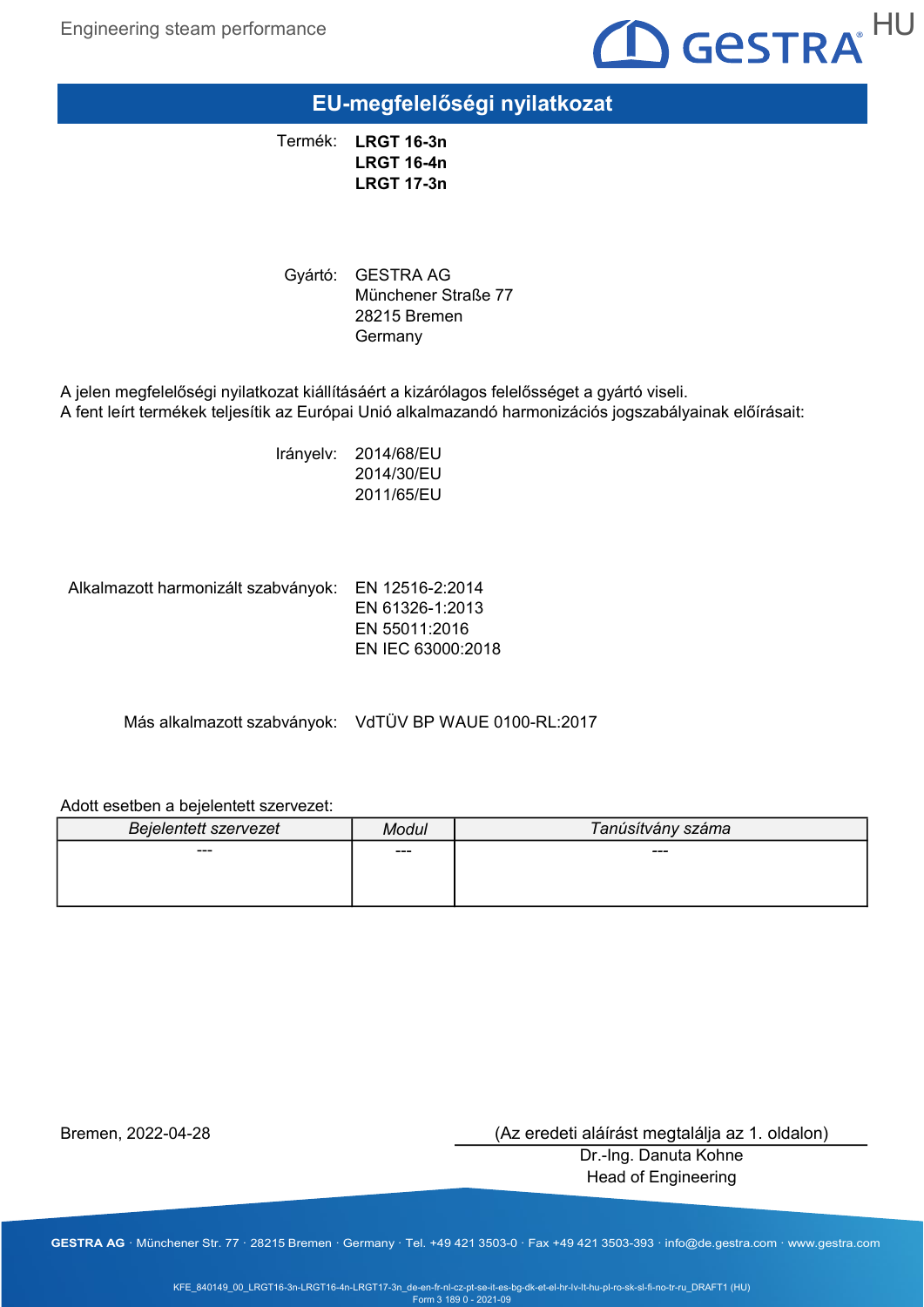

# Deklaracja zgodności UE

Produkt: LRGT 16-3n LRGT 16-4n LRGT 17-3n

Producent: GESTRA AG Münchener Straße 77 28215 Bremen Germany

Wyłączną odpowiedzialność za wystawienie niniejszej deklaracji zgodności ponosi producent. Opisane powyżej produkty są zgodne z odpowiednimi przepisami harmonizacyjnymi Unii Europejskiej:

> Dyrektywa: 2014/68/EU 2014/30/EU 2011/65/EU

Zastosowane normy EN 12516-2:2014 zharmonizowane: EN 61326-1:2013 EN 55011:2016 EN IEC 63000:2018

Inne zastosowane normy: VdTÜV BP WAUE 0100-RL:2017

#### W stosownych przypadkach – jednostka notyfikowana:

| Jednostka notyfikowana | <b>Moduł</b> | Nr certyfikatu |
|------------------------|--------------|----------------|
| $---$                  | $--$         | ---            |
|                        |              |                |
|                        |              |                |

Bremen, 2022-04-28

(Oryginalny podpis patrz strona 1)

Dr.-Ing. Danuta Kohne Head of Engineering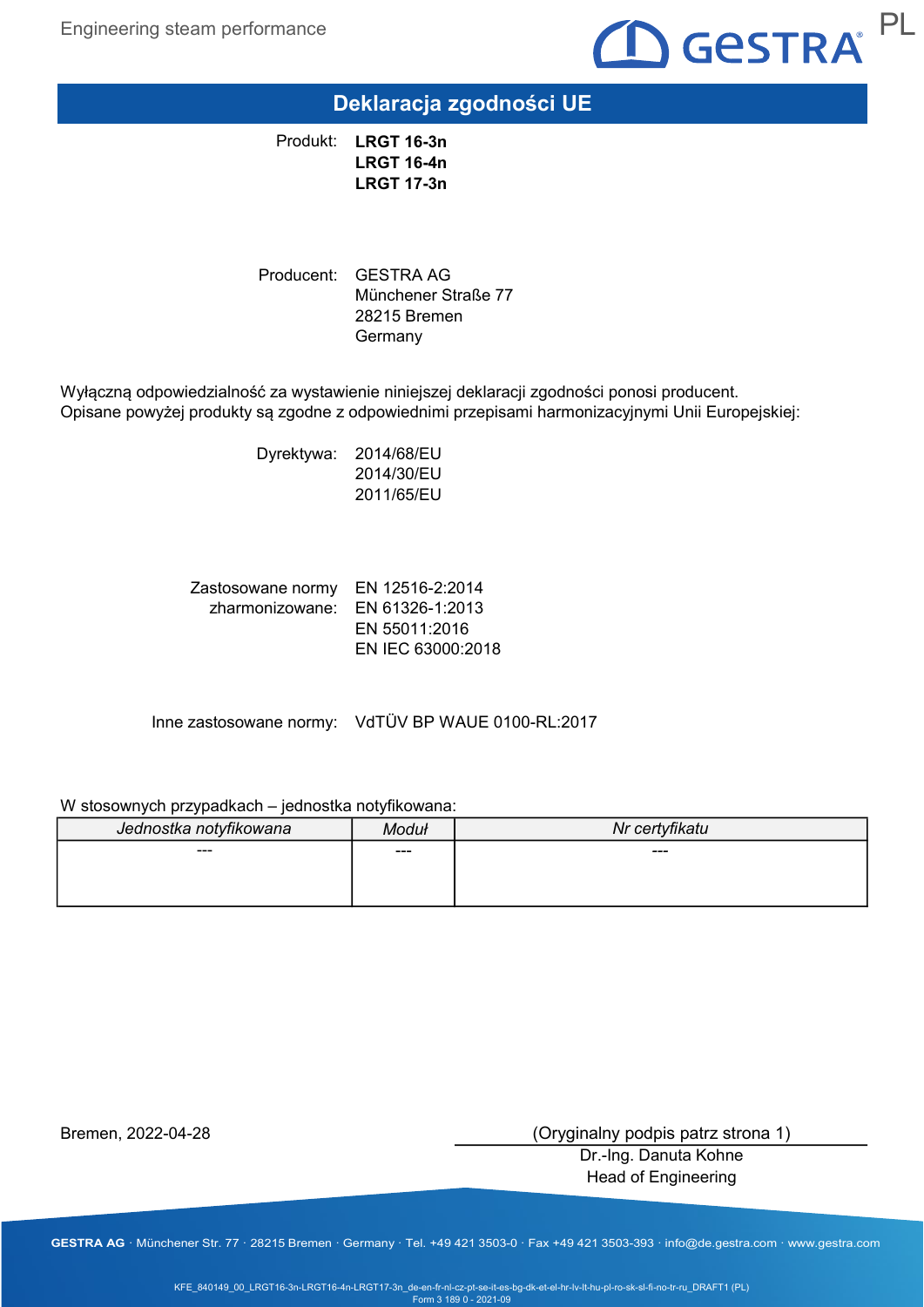

# EU-conformiteitsverklaring

Product: LRGT 16-3n LRGT 16-4n LRGT 17-3n

Fabrikant: GESTRA AG Münchener Straße 77 28215 Bremen Germany

Voor het opstellen van deze conformiteitsverklaring is uitsluitend de fabrikant verantwoordelijk. De hierboven beschreven producten zijn conform de desbetreffende harmonisatiewetgeving van de Europese Unie:

> Richtlijn: 2014/68/EU 2014/30/EU 2011/65/EU

| Toegepaste geharmoniseerde EN 12516-2:2014 |                         |
|--------------------------------------------|-------------------------|
|                                            | normen: EN 61326-1:2013 |
|                                            | EN 55011:2016           |
|                                            | EN IEC 63000:2018       |

Toegepaste andere normen: VdTÜV BP WAUE 0100-RL:2017

### Indien nodig de aangemelde instantie:

| Aangemelde instantie | odule | Certificaatnr. |
|----------------------|-------|----------------|
| $- - -$              | ---   | ---            |
|                      |       |                |
|                      |       |                |

Bremen, 2022-04-28

(Voor originele handtekening zie pagina 1)

Dr.-Ing. Danuta Kohne Head of Engineering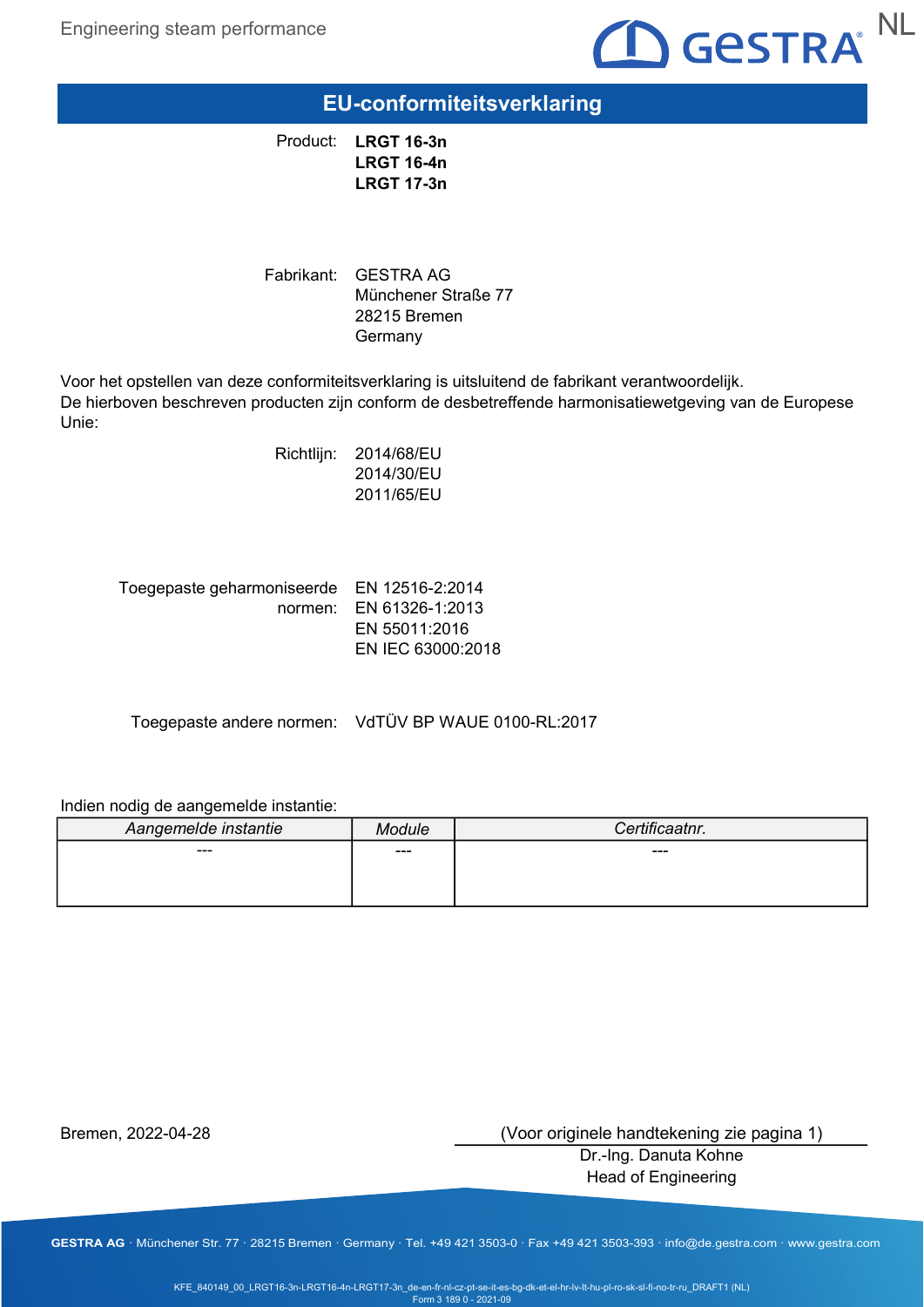

Declaração de conformidade CE

Produto: LRGT 16-3n LRGT 16-4n LRGT 17-3n

Fabricante: GESTRA AG Münchener Straße 77 28215 Bremen **Germany** 

A presente declaração de conformidade é emitida sob a exclusiva responsabilidade do fabricante. Os produtos descritos anteriormente preenchem legislação de harmonização aplicável da União Europeia:

> Diretiva: 2014/68/EU 2014/30/EU 2011/65/EU

Normas harmonizadas aplicadas: EN 12516-2:2014 EN 61326-1:2013 EN 55011:2016

Outras normas aplicadas: VdTÜV BP WAUE 0100-RL:2017

EN IEC 63000:2018

#### Eventualmente o organismo notificado:

| Organismo notificado |      | N.º de certificado |
|----------------------|------|--------------------|
| ---                  | $--$ | ---                |
|                      |      |                    |
|                      |      |                    |

Bremen, 2022-04-28

(Assinatura original ver página 1)

Dr.-Ing. Danuta Kohne Head of Engineering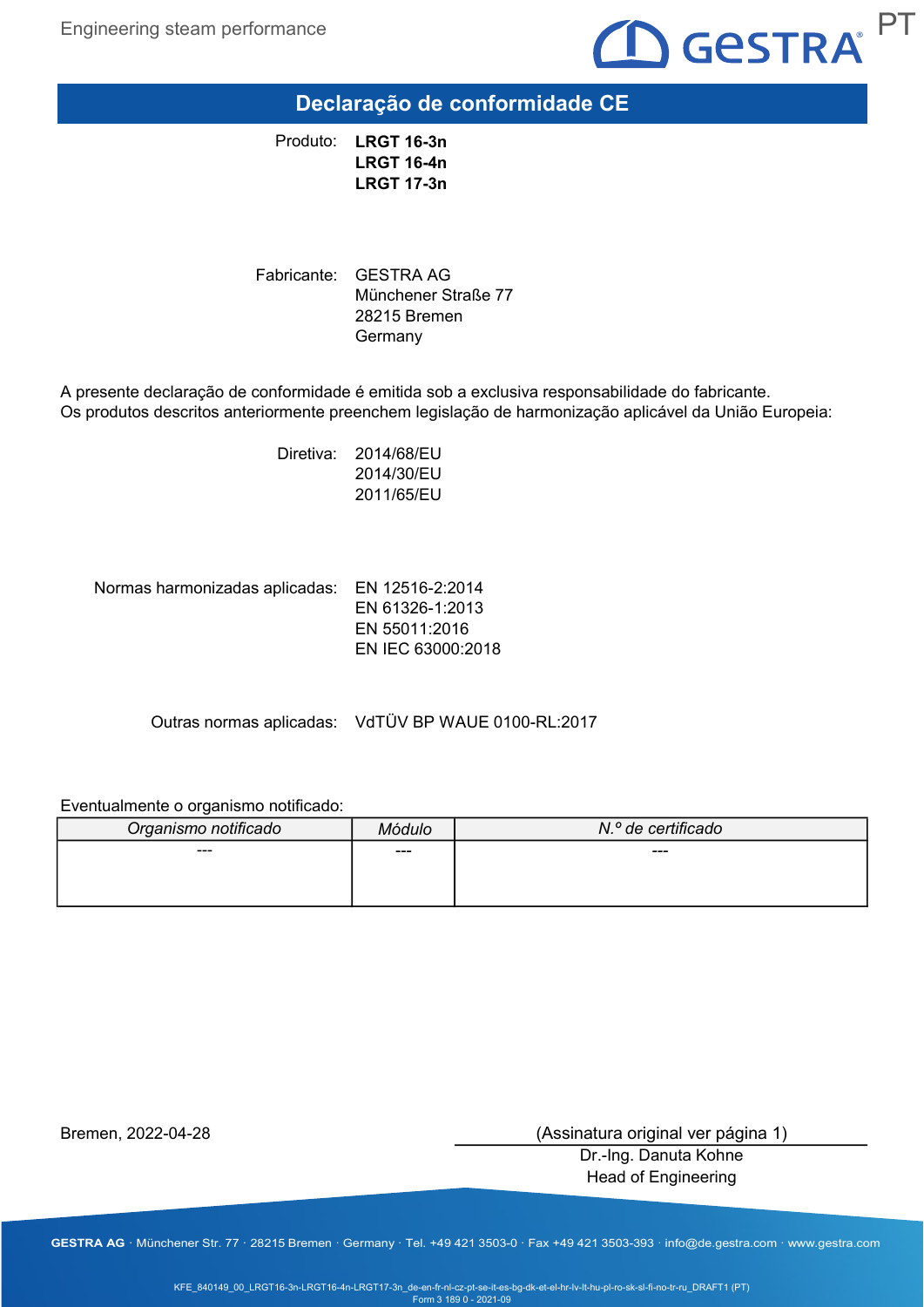

# Declarație de conformitate

Produs: LRGT 16-3n LRGT 16-4n LRGT 17-3n

Producător: GESTRA AG Münchener Straße 77 28215 Bremen **Germany** 

Producătorul este singurul responsabil de întocmirea acestei declarații de conformitate. Produsele descrise mai sus îndeplinesc prevederile legislative armonizate ale Uniunii Europene:

> Directiva: 2014/68/EU 2014/30/EU 2011/65/EU

Standarde armonizate aplicate: EN 12516-2:2014 EN 61326-1:2013 EN 55011:2016 EN IEC 63000:2018

Alte standarde aplicate: VdTÜV BP WAUE 0100-RL:2017

### Organismul notificat, după caz:

| Organ notificat | Modul | Nr. certificat |
|-----------------|-------|----------------|
| ---             | ---   | $---$          |
|                 |       |                |
|                 |       |                |

Bremen, 2022-04-28

(Pentru semnătura originală consultaţi pagina 1)

Dr.-Ing. Danuta Kohne Head of Engineering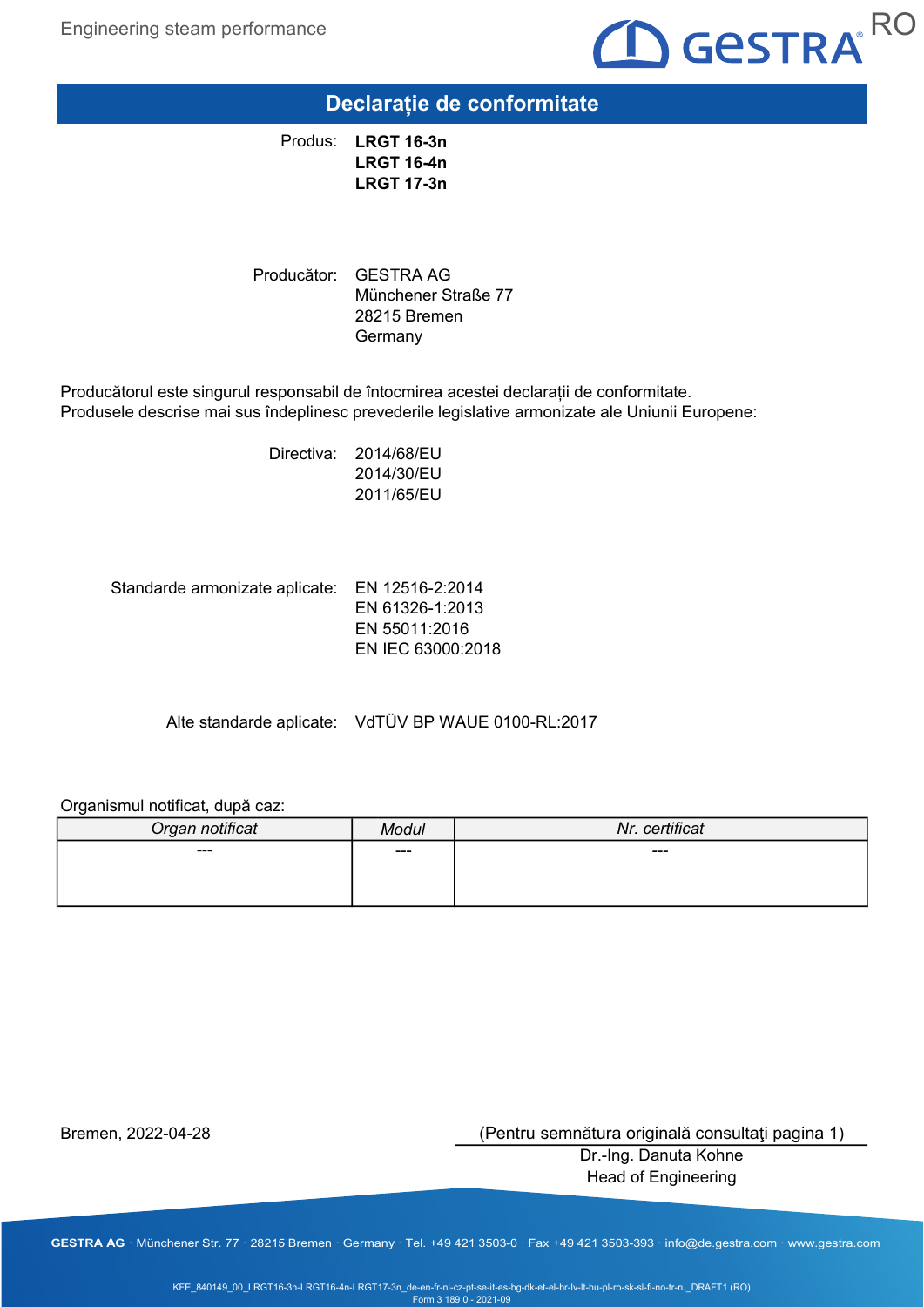

### EU Vyhlásenie o zhode

Výrobok: LRGT 16-3n LRGT 16-4n LRGT 17-3n

Výrobca: GESTRA AG Münchener Straße 77 28215 Bremen **Germany** 

Výhradnú zodpovednosť za vystavenie toho vyhlásenia o zhode znáša výrobca. Vyššie popísané výrobky spĺňajú platné harmonizačné predpisy Európskej únie:

> Smernica: 2014/68/EU 2014/30/EU 2011/65/EU

Použité harmonizované normy: EN 12516-2:2014 EN 61326-1:2013 EN 55011:2016 EN IEC 63000:2018

Ďalšie použité normy: VdTÜV BP WAUE 0100-RL:2017

### Prípadne notifikovaná osoba:

| Modul | Certifikát č. |
|-------|---------------|
| ---   | ---           |
|       |               |
|       |               |

Bremen, 2022-04-28

(Originálny podpis pozri strana 1)

Dr.-Ing. Danuta Kohne Head of Engineering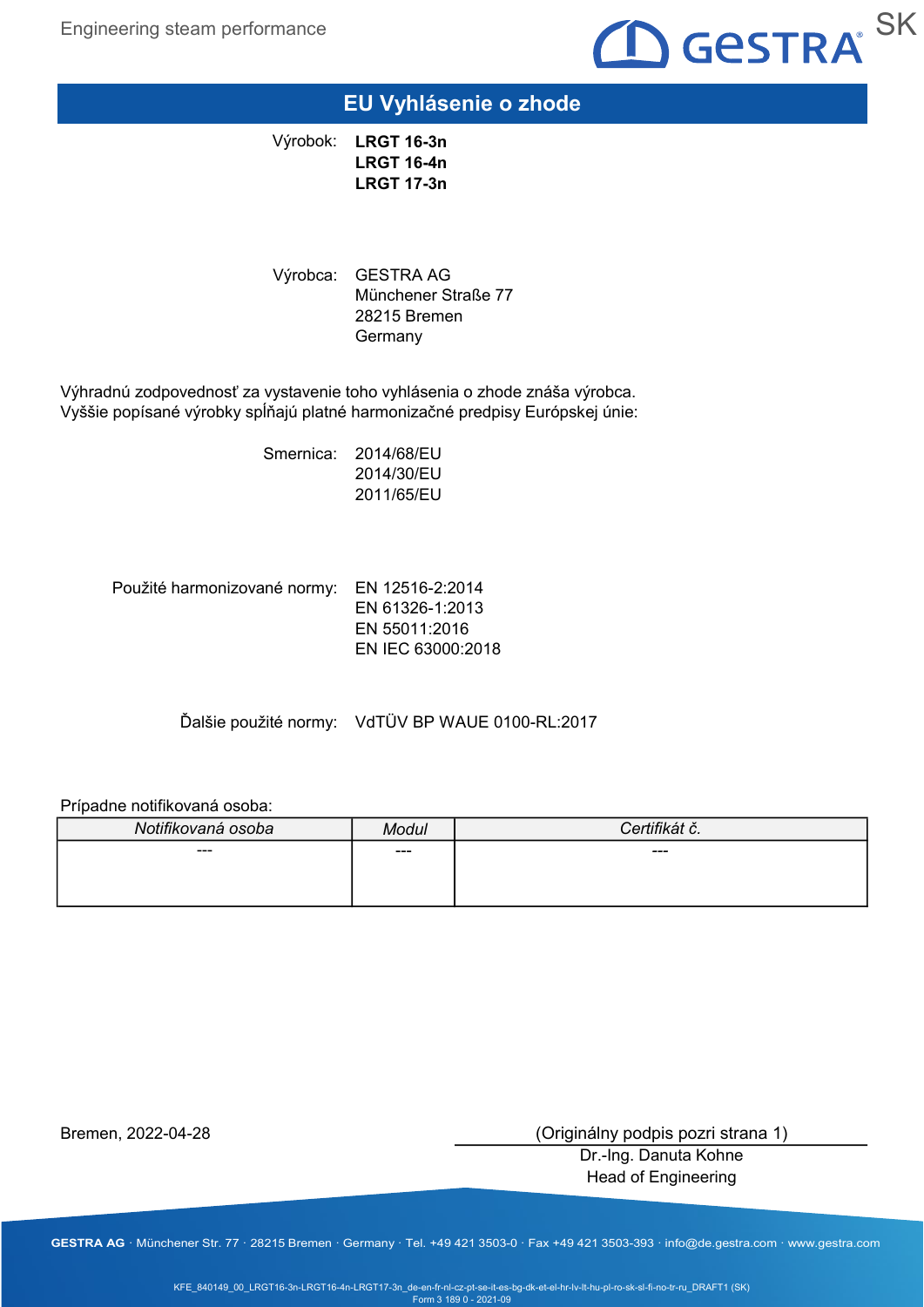

# ES Izjava o skladnosti

Izdelek: LRGT 16-3n LRGT 16-4n LRGT 17-3n

Proizvajalec: GESTRA AG Münchener Straße 77 28215 Bremen **Germany** 

Za izdajo te izjave o skladnosti je odgovoren izključno proizvajalec. Zgoraj opisani izdelki so v skladu z veljavno usklajevalno zakonodajo Evropske unije:

> Direktiva: 2014/68/EU 2014/30/EU 2011/65/EU

Uporabljeni harmonizirani standardi: EN 12516-2:2014

EN 61326-1:2013 EN 55011:2016 EN IEC 63000:2018

Uporabljeni dodatni standardi: VdTÜV BP WAUE 0100-RL:2017

### Where applicable, the notified body:

| Priglašeni organ | odul  | rtifikata<br>cer<br>St. |
|------------------|-------|-------------------------|
| $--$             | $---$ | ---                     |
|                  |       |                         |
|                  |       |                         |

Bremen, 2022-04-28

(Originalni podpis glejte na strani 1)

Dr.-Ing. Danuta Kohne Head of Engineering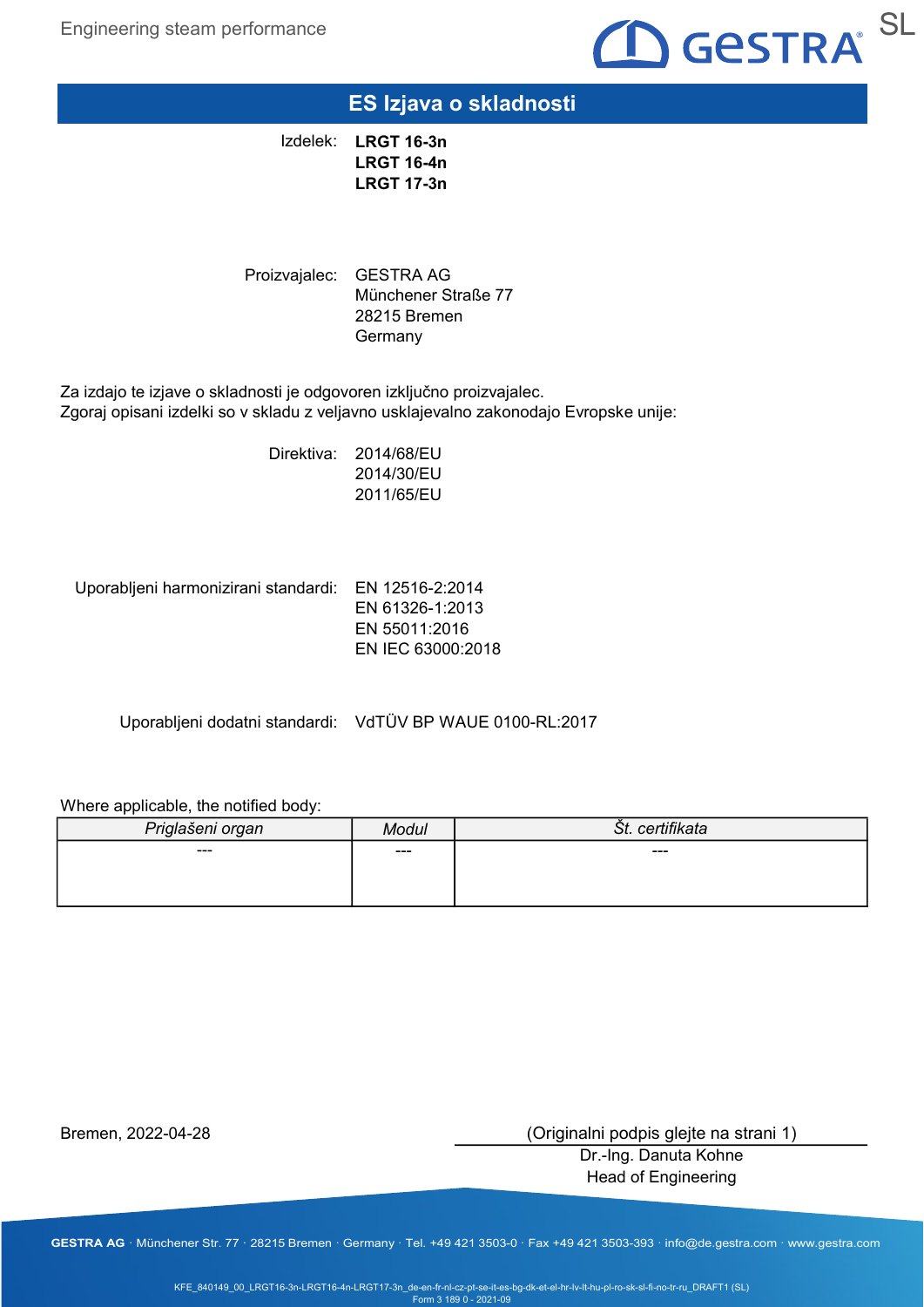

EU-vaatimustenmukaisuusvakuutus

Tuote: LRGT 16-3n LRGT 16-4n LRGT 17-3n

Valmistaja: GESTRA AG Münchener Straße 77 28215 Bremen **Germany** 

Tämän vaatimustenmukaisuusvakuutuksen laatimisesta vastaa yksinomaan valmistaja. Yllä mainitut tuotteet täyttävät Euroopan Unionin yhdenmukaistamislainsäädännön vaatimukset:

> Direktiivi: 2014/68/EU 2014/30/EU 2011/65/EU

Sovelletut yhdenmukaistetut EN 12516-2:2014 standardit: EN 61326-1:2013 EN 55011:2016 EN IEC 63000:2018

Sovelletut muut standardit: VdTÜV BP WAUE 0100-RL:2017

#### Mahdollisesti ilmoitettu laitos:

| Ilmoitettu laitos | bduuli | Sertifikaatin nro |
|-------------------|--------|-------------------|
| ---               | ---    | ---               |
|                   |        |                   |
|                   |        |                   |

Bremen, 2022-04-28

(Alkuperäinen allekirjoitus ks. sivu 1)

Dr.-Ing. Danuta Kohne Head of Engineering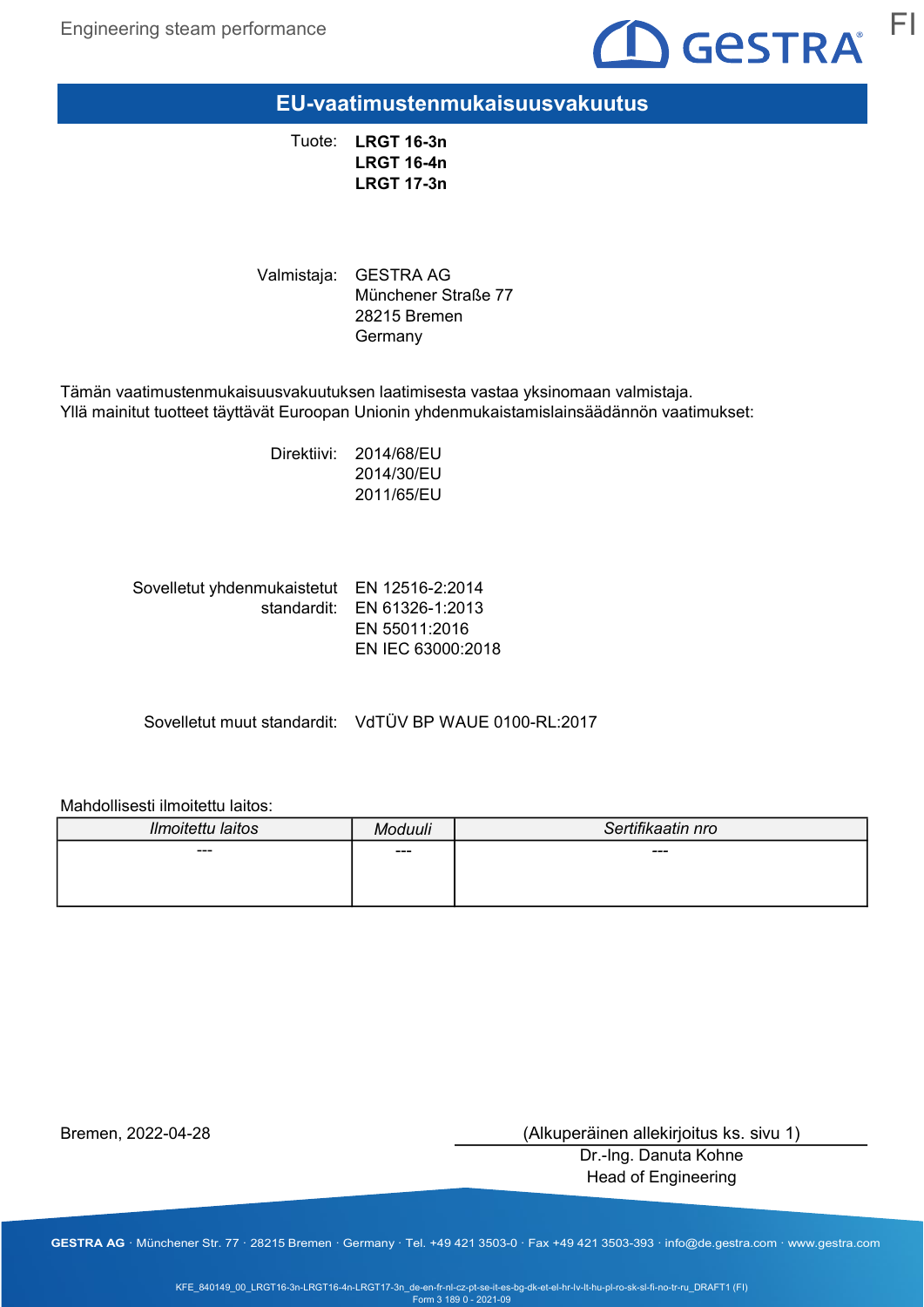

EU-försäkran om överensstämmelse

Produkt: LRGT 16-3n LRGT 16-4n LRGT 17-3n

Tillverkare: GESTRA AG Münchener Straße 77 28215 Bremen Germany

Tillverkaren bär ensam ansvaret för utfärdandet av den här försäkran om överensstämmelse. De ovan beskrivna produkterna uppfyller den Europeiska Unionens tillämpliga harmoniseringsrättsföreskrifter:

> Direktiv: 2014/68/EU 2014/30/EU 2011/65/EU

Tillämpade harmoniserade EN 12516-2:2014 standarder: EN 61326-1:2013 EN 55011:2016 EN IEC 63000:2018

Övriga tillämpade standarder: VdTÜV BP WAUE 0100-RL:2017

### Eventuellt ackrediterat provningsorgan:

| Ackrediterat provningsorgan | Aodul | Certifikatsnummer |
|-----------------------------|-------|-------------------|
| $---$                       | ---   | ---               |
|                             |       |                   |
|                             |       |                   |

Bremen, 2022-04-28

(Originalunderskrift se sidan 1)

Dr.-Ing. Danuta Kohne Head of Engineering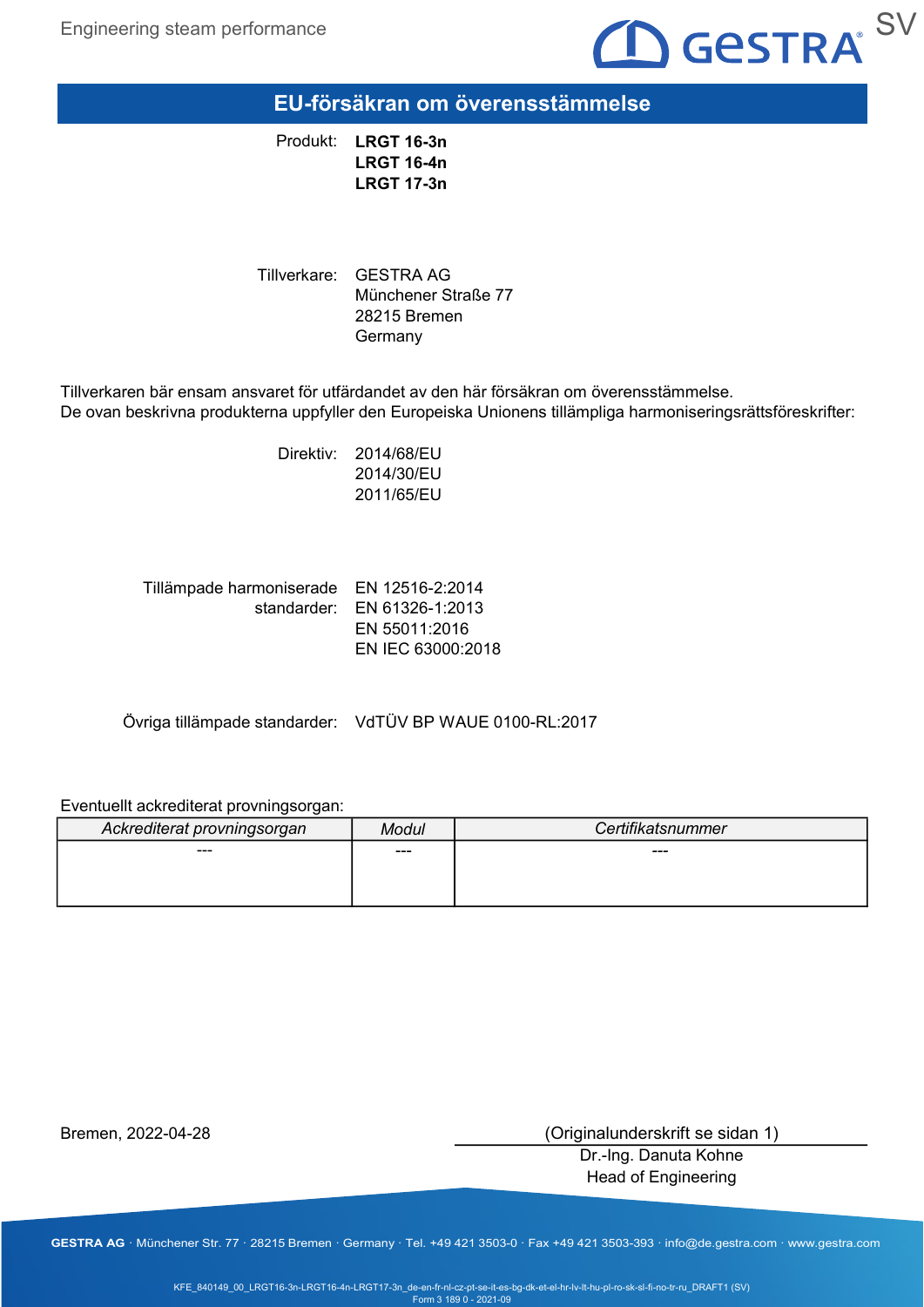

# EU-samsvarserklæring

Produkt: LRGT 16-3n LRGT 16-4n LRGT 17-3n

Produsent: GESTRA AG Münchener Straße 77 28215 Bremen **Germany** 

Produsenten har eneansvaret for å utstede denne samsvarserklæringen. Produktene beskrevet ovenfor oppfyller den relevante harmoniseringslovgivningen i EU:

> Direktiv: 2014/68/EU 2014/30/EU 2011/65/EU

Anvendte harmoniserte standarder: EN 12516-2:2014 EN 61326-1:2013 EN 55011:2016 EN IEC 63000:2018

Andre anvendte standarder: VdTÜV BP WAUE 0100-RL:2017

#### Hvis relevant, skal det meldte organet:

| $\overline{1}$<br>errettet |       | انظم<br>10 <sub>2</sub> |
|----------------------------|-------|-------------------------|
| $---$                      | $---$ | $--$                    |
|                            |       |                         |
|                            |       |                         |

Bremen, 2022-04-28

(Original-signatur, se side 1)

Dr.-Ing. Danuta Kohne Head of Engineering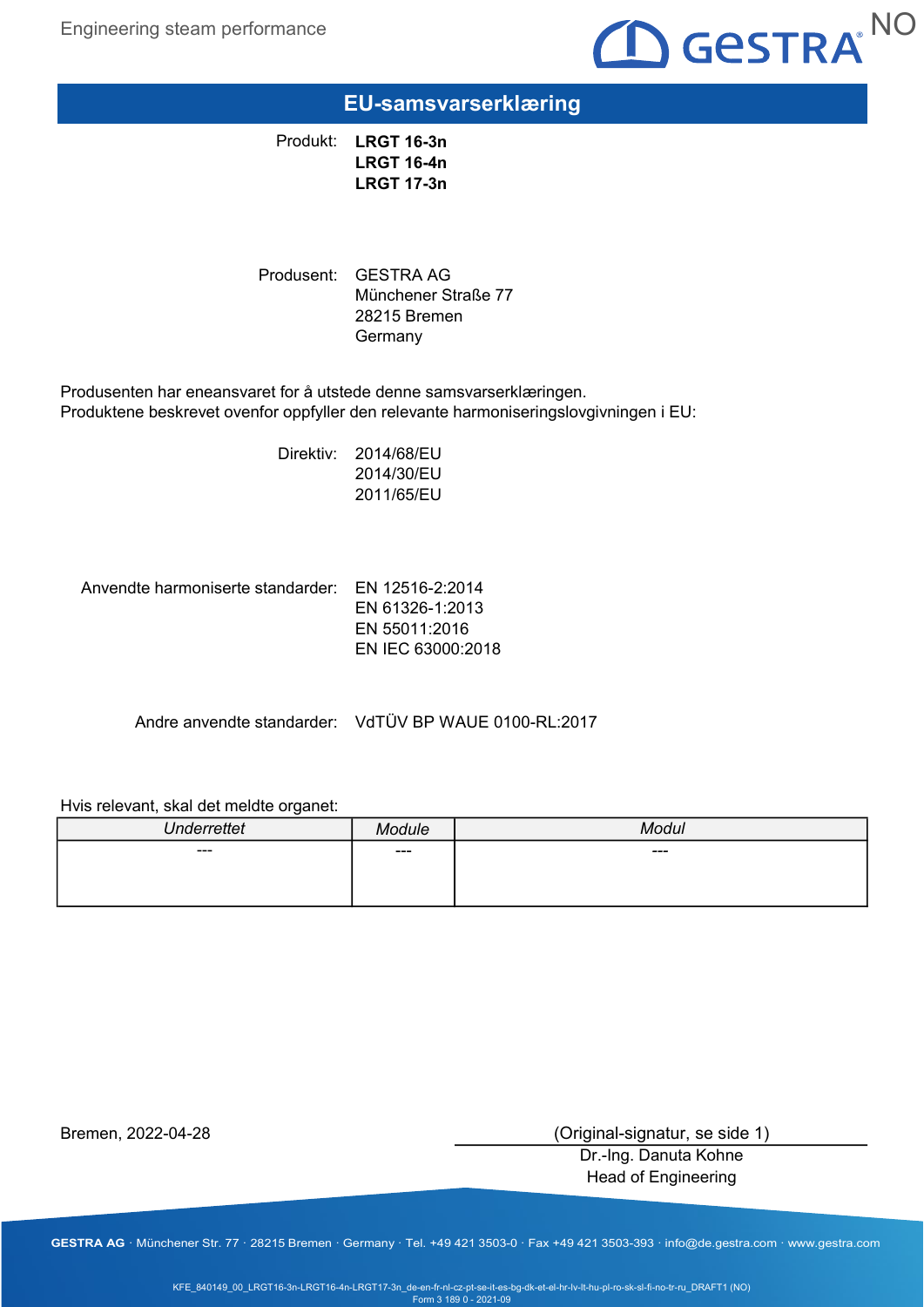

### AB Uygunluk beyanı

Ürün: LRGT 16-3n LRGT 16-4n LRGT 17-3n

Üretici: GESTRA AG Münchener Straße 77 28215 Bremen **Germany** 

İşbu uygunluk beyanının düzenlenmesinin tüm sorumluluğu sadece üreticiye aittir. Yukarıda tarif edilen ürünler, Avrupa Birliği'nin ilgili uyum mevzuatına uygundur:

> Direktif: 2014/68/EU 2014/30/EU 2011/65/EU

Uygulanmış uyumlaştırılmış EN 12516-2:2014 standartlar: EN 61326-1:2013 EN 55011:2016 EN IEC 63000:2018

Uygulanmış diğer standartlar: VdTÜV BP WAUE 0100-RL:2017

### Duruma göre bilgilendirilen merci:

| <b>Bilgilendirilen merci</b> | Modül | Sertifika no. |
|------------------------------|-------|---------------|
| $---$                        | ---   | $---$         |
|                              |       |               |
|                              |       |               |

Bremen, 2022-04-28

(Orijinal imza için bakınız sayfa 1)

Dr.-Ing. Danuta Kohne Head of Engineering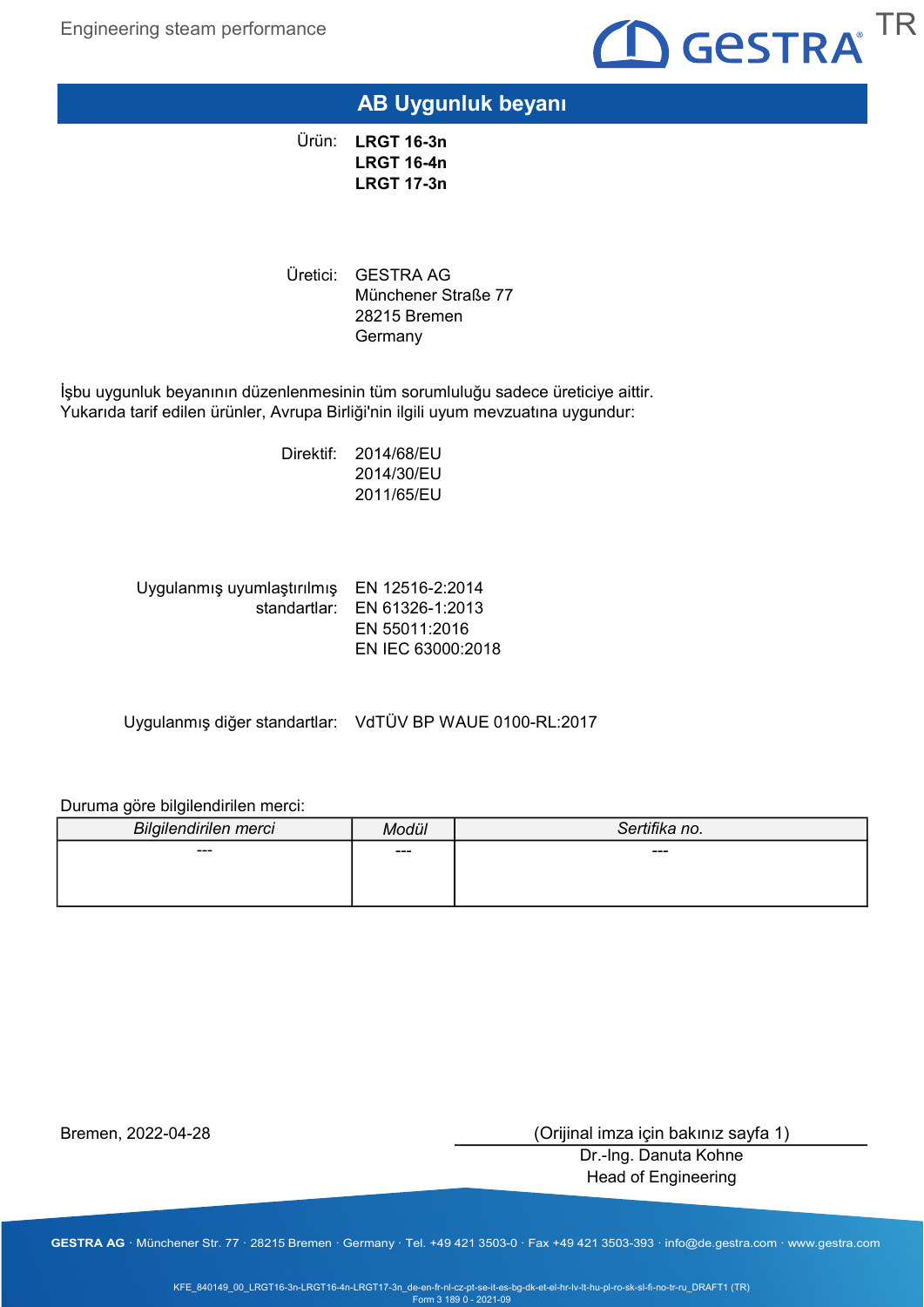

Сертификат соответствия нормам ЕС

Изделие: LRGT 16-3n LRGT 16-4n LRGT 17-3n

Производитель: GESTRA AG Münchener Straße 77 28215 Bremen Germany

Единоличную ответственность за составление настоящего сертификата соответствия несет производитель.

Указанные выше изделия отвечают нормативным актам по гармонизации Евросоюза:

Директива: 2014/68/EU 2014/30/EU 2011/65/EU

Использованные согласованные EN 12516-2:2014 нормы: EN 61326-1:2013 EN 55011:2016 EN IEC 63000:2018

Прочие использованные нормы: VdTÜV BP WAUE 0100-RL:2017

#### Уполномоченная организация, если имеется:

| Уполномоченная организация | Модvль | № сертификата |
|----------------------------|--------|---------------|
| ---                        | $--$   | ---           |
|                            |        |               |
|                            |        |               |

Bremen, 2022-04-28

(Оригинал подписи см. на стр. 1)

Dr.-Ing. Danuta Kohne Head of Engineering